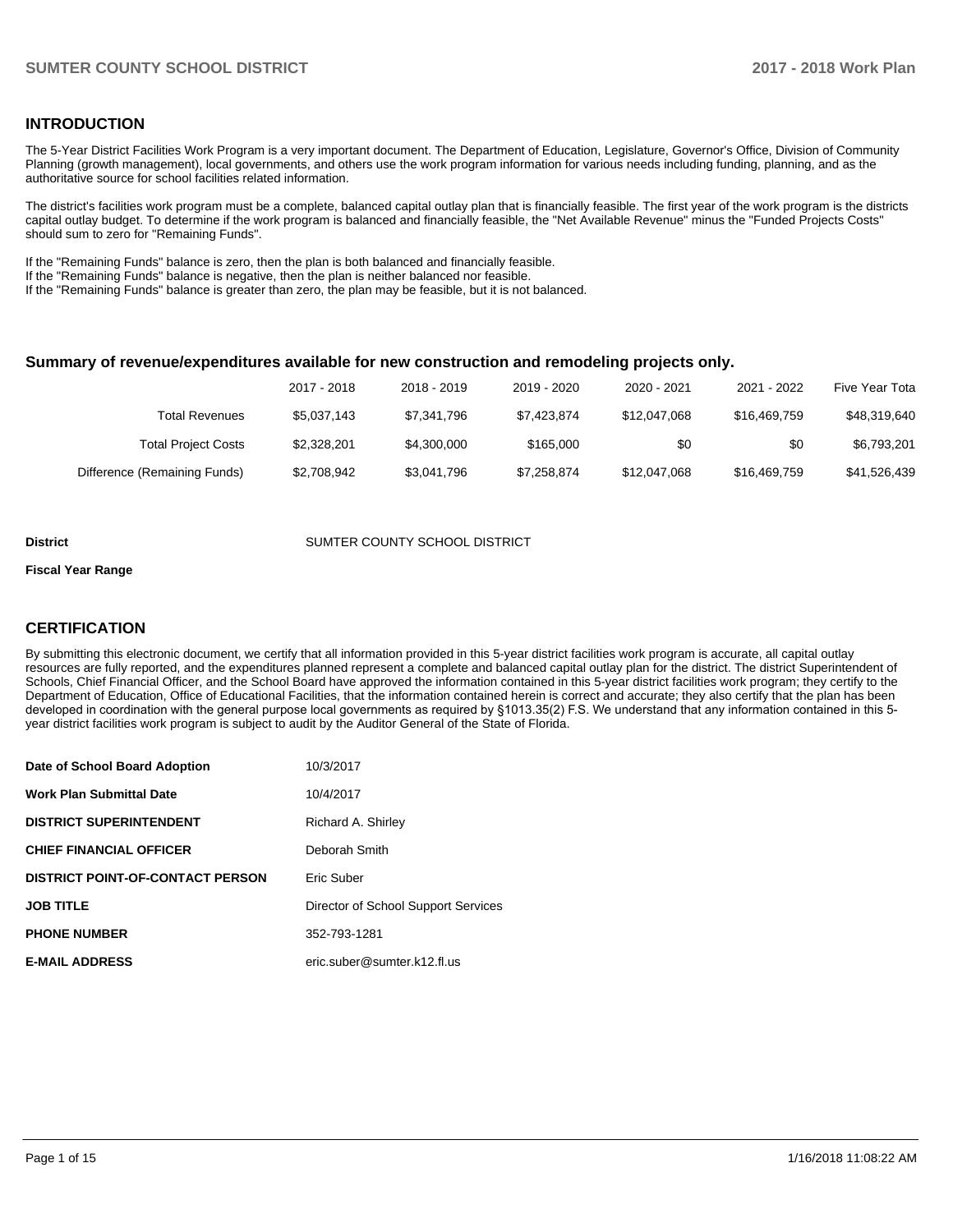# **Expenditures**

## **Expenditure for Maintenance, Repair and Renovation from 1.50-Mills and PECO**

Annually, prior to the adoption of the district school budget, each school board must prepare a tentative district facilities work program that includes a schedule of major repair and renovation projects necessary to maintain the educational and ancillary facilities of the district.

|                           | Item                                                                                                                                                                                                                                                                                                                                                                                                       | 2017 - 2018<br><b>Actual Budget</b> | 2018 - 2019<br>Projected | 2019 - 2020<br>Projected | 2020 - 2021<br>Projected | 2021 - 2022<br>Projected | Total       |  |  |  |  |
|---------------------------|------------------------------------------------------------------------------------------------------------------------------------------------------------------------------------------------------------------------------------------------------------------------------------------------------------------------------------------------------------------------------------------------------------|-------------------------------------|--------------------------|--------------------------|--------------------------|--------------------------|-------------|--|--|--|--|
| <b>HVAC</b>               |                                                                                                                                                                                                                                                                                                                                                                                                            | \$3,422,980                         | \$300,000                | \$300,000                | \$300,000                | \$300,000                | \$4,622,980 |  |  |  |  |
|                           | Locations: ADMINISTRATIVE COMPLEX, BUSHNELL ELEMENTARY, DISTRICT MAINTENANCE COMPLEX, LAKE PANASOFFKEE ELEMENTARY,<br>NORTH TRANSPORTATION AREA, SOUTH SUMTER MIDDLE, SOUTH SUMTER SENIOR HIGH, SOUTH TRANSPORTATION<br>DEPARTMENT, SUMTER ADULT EDUCATION CENTER, SUMTER ALTERNATIVES, SUMTER PROFESSIONAL CENTER, WEBSTER<br>ELEMENTARY, WILDWOOD ELEMENTARY, WILDWOOD MIDDLE/HIGH                       |                                     |                          |                          |                          |                          |             |  |  |  |  |
| Flooring                  |                                                                                                                                                                                                                                                                                                                                                                                                            | \$294,453                           | \$100,000                | \$150,000                | \$100,000                | \$100,000                | \$744,453   |  |  |  |  |
| Locations:                | ADMINISTRATIVE COMPLEX, BUSHNELL ELEMENTARY, DISTRICT MAINTENANCE COMPLEX, LAKE PANASOFFKEE ELEMENTARY,<br>NORTH SUMTER PRIMARY, NORTH TRANSPORTATION AREA, SOUTH SUMTER MIDDLE, SOUTH SUMTER SENIOR HIGH, SOUTH<br>TRANSPORTATION DEPARTMENT, SUMTER ADULT EDUCATION CENTER, SUMTER ALTERNATIVES, SUMTER PROFESSIONAL<br>CENTER, WEBSTER ELEMENTARY, WILDWOOD ELEMENTARY, WILDWOOD MIDDLE/HIGH            |                                     |                          |                          |                          |                          |             |  |  |  |  |
| Roofing                   |                                                                                                                                                                                                                                                                                                                                                                                                            | \$504,195                           | \$350,000                | \$350,000                | \$350.000                | \$350,000                | \$1,904,195 |  |  |  |  |
| Locations:                | ADMINISTRATIVE COMPLEX, BUSHNELL ELEMENTARY, DISTRICT MAINTENANCE COMPLEX, LAKE PANASOFFKEE ELEMENTARY,<br>NORTH SUMTER PRIMARY, NORTH TRANSPORTATION AREA, SOUTH SUMTER MIDDLE, SOUTH SUMTER SENIOR HIGH, SOUTH<br>TRANSPORTATION DEPARTMENT, SUMTER ADULT EDUCATION CENTER, SUMTER ALTERNATIVES, SUMTER PROFESSIONAL<br>CENTER, WEBSTER ELEMENTARY, WILDWOOD ELEMENTARY, WILDWOOD MIDDLE/HIGH            |                                     |                          |                          |                          |                          |             |  |  |  |  |
| Safety to Life            |                                                                                                                                                                                                                                                                                                                                                                                                            | \$22,500                            | \$15,000                 | \$15,000                 | \$22,500                 | \$22,500                 | \$97,500    |  |  |  |  |
| Locations:                | ADMINISTRATIVE COMPLEX, BUSHNELL ELEMENTARY, DISTRICT MAINTENANCE COMPLEX, LAKE PANASOFFKEE ELEMENTARY,<br>NORTH SUMTER PRIMARY, NORTH TRANSPORTATION AREA, SOUTH SUMTER MIDDLE, SOUTH SUMTER SENIOR HIGH, SOUTH<br>TRANSPORTATION DEPARTMENT, SUMTER ADULT EDUCATION CENTER, SUMTER ALTERNATIVES, SUMTER PROFESSIONAL<br>CENTER, WEBSTER ELEMENTARY, WILDWOOD ELEMENTARY, WILDWOOD MIDDLE/HIGH            |                                     |                          |                          |                          |                          |             |  |  |  |  |
| Fencing                   |                                                                                                                                                                                                                                                                                                                                                                                                            | \$185,000                           | \$15,000                 | \$15,000                 | \$15,000                 | \$15,000                 | \$245.000   |  |  |  |  |
| Locations:                | ADMINISTRATIVE COMPLEX, BUSHNELL ELEMENTARY, DISTRICT MAINTENANCE COMPLEX, LAKE PANASOFFKEE ELEMENTARY,<br>NORTH SUMTER PRIMARY, NORTH TRANSPORTATION AREA, SOUTH SUMTER MIDDLE, SOUTH SUMTER SENIOR HIGH, SOUTH<br>TRANSPORTATION DEPARTMENT, SUMTER ADULT EDUCATION CENTER, SUMTER ALTERNATIVES, SUMTER PROFESSIONAL<br>CENTER, WEBSTER ELEMENTARY, WILDWOOD ELEMENTARY, WILDWOOD MIDDLE/HIGH            |                                     |                          |                          |                          |                          |             |  |  |  |  |
| Parking                   |                                                                                                                                                                                                                                                                                                                                                                                                            | \$0                                 | \$100,000                | \$100,000                | \$100,000                | \$100,000                | \$400,000   |  |  |  |  |
| Locations:                | WILDWOOD MIDDLE/HIGH                                                                                                                                                                                                                                                                                                                                                                                       |                                     |                          |                          |                          |                          |             |  |  |  |  |
| Electrical                |                                                                                                                                                                                                                                                                                                                                                                                                            | \$250,000                           | \$135,000                | \$135,000                | \$135,000                | \$135,000                | \$790,000   |  |  |  |  |
| Locations:                | ADMINISTRATIVE COMPLEX, BUSHNELL ELEMENTARY, DISTRICT MAINTENANCE COMPLEX, LAKE PANASOFFKEE ELEMENTARY,<br>NORTH SUMTER PRIMARY, NORTH TRANSPORTATION AREA, SOUTH SUMTER MIDDLE, SOUTH SUMTER SENIOR HIGH, SOUTH<br>TRANSPORTATION DEPARTMENT, SUMTER ADULT EDUCATION CENTER, SUMTER ALTERNATIVES, SUMTER PROFESSIONAL<br>CENTER, WEBSTER ELEMENTARY, WILDWOOD ELEMENTARY, WILDWOOD MIDDLE/HIGH            |                                     |                          |                          |                          |                          |             |  |  |  |  |
| Fire Alarm                |                                                                                                                                                                                                                                                                                                                                                                                                            | \$114,950                           | \$50,000                 | \$50,000                 | \$50,000                 | \$50,000                 | \$314.950   |  |  |  |  |
|                           | Locations: ADMINISTRATIVE COMPLEX, BUSHNELL ELEMENTARY, DISTRICT MAINTENANCE COMPLEX, LAKE PANASOFFKEE ELEMENTARY,<br>NORTH SUMTER PRIMARY, NORTH TRANSPORTATION AREA, SOUTH SUMTER MIDDLE, SOUTH SUMTER SENIOR HIGH, SOUTH<br>TRANSPORTATION DEPARTMENT, SUMTER ADULT EDUCATION CENTER, SUMTER ALTERNATIVES, SUMTER PROFESSIONAL<br>CENTER, WEBSTER ELEMENTARY, WILDWOOD ELEMENTARY, WILDWOOD MIDDLE/HIGH |                                     |                          |                          |                          |                          |             |  |  |  |  |
| Telephone/Intercom System |                                                                                                                                                                                                                                                                                                                                                                                                            | \$148,000                           | \$45,000                 | \$45,000                 | \$45,000                 | \$45,000                 | \$328,000   |  |  |  |  |
| Locations:                | ADMINISTRATIVE COMPLEX, BUSHNELL ELEMENTARY, DISTRICT MAINTENANCE COMPLEX, LAKE PANASOFFKEE ELEMENTARY,<br>NORTH SUMTER PRIMARY, NORTH TRANSPORTATION AREA, SOUTH SUMTER MIDDLE, SOUTH SUMTER SENIOR HIGH, SOUTH<br>TRANSPORTATION DEPARTMENT, SUMTER ADULT EDUCATION CENTER, SUMTER ALTERNATIVES, SUMTER PROFESSIONAL<br>CENTER, WEBSTER ELEMENTARY, WILDWOOD ELEMENTARY, WILDWOOD MIDDLE/HIGH            |                                     |                          |                          |                          |                          |             |  |  |  |  |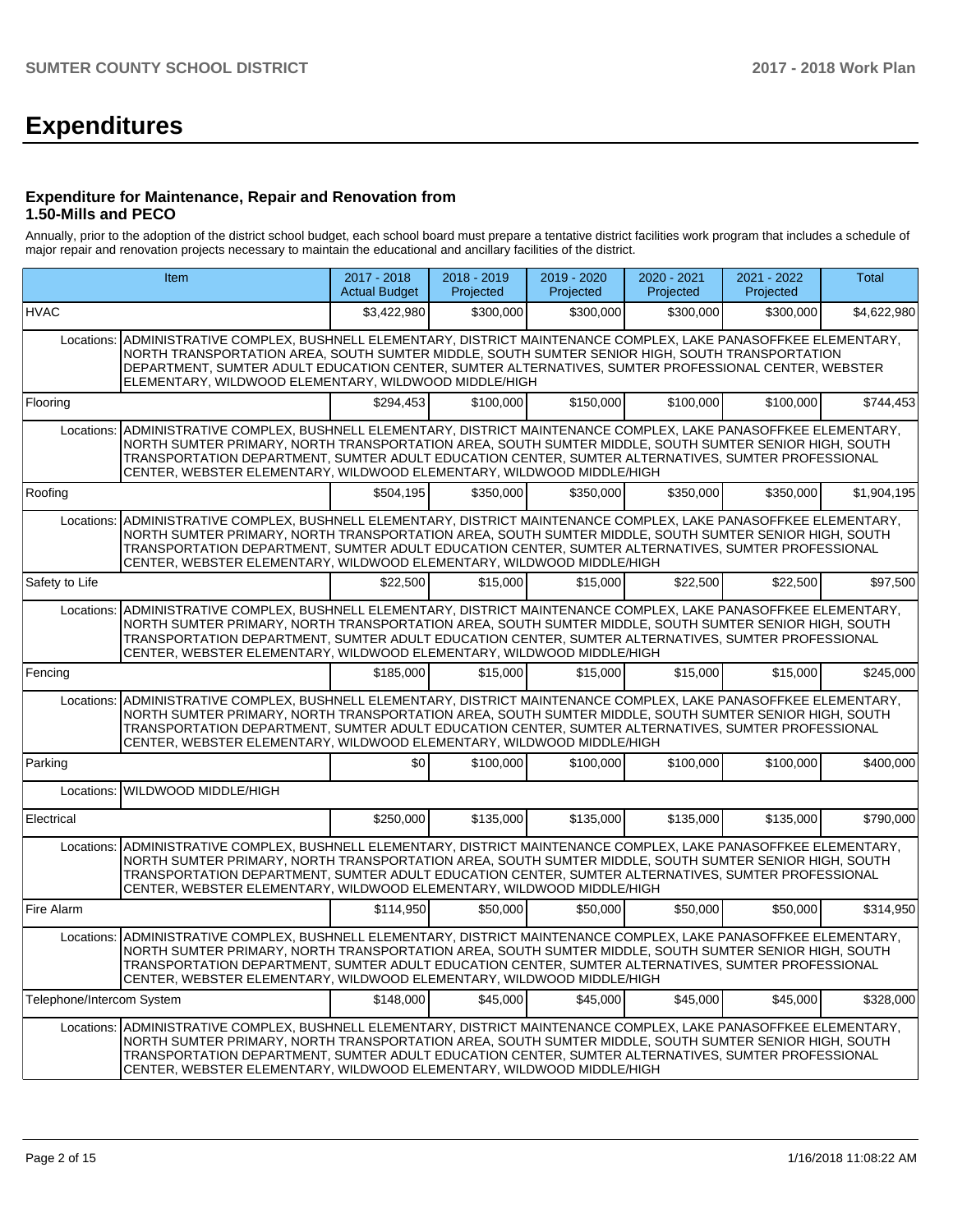| Closed Circuit Television |                                                                                                                                                                                                                                                                                                                                                                                                             | \$0         | \$0         | \$0         | \$0         | \$0         | \$0          |  |  |  |  |
|---------------------------|-------------------------------------------------------------------------------------------------------------------------------------------------------------------------------------------------------------------------------------------------------------------------------------------------------------------------------------------------------------------------------------------------------------|-------------|-------------|-------------|-------------|-------------|--------------|--|--|--|--|
|                           | Locations: No Locations for this expenditure.                                                                                                                                                                                                                                                                                                                                                               |             |             |             |             |             |              |  |  |  |  |
| Paint                     |                                                                                                                                                                                                                                                                                                                                                                                                             | \$25,000    | \$20,000    | \$25,000    | \$20,000    | \$25,000    | \$115,000    |  |  |  |  |
|                           | Locations: ADMINISTRATIVE COMPLEX, BUSHNELL ELEMENTARY, DISTRICT MAINTENANCE COMPLEX, LAKE PANASOFFKEE ELEMENTARY,<br>NORTH SUMTER PRIMARY, NORTH TRANSPORTATION AREA, SOUTH SUMTER MIDDLE, SOUTH SUMTER SENIOR HIGH, SOUTH<br>TRANSPORTATION DEPARTMENT. SUMTER ADULT EDUCATION CENTER. SUMTER ALTERNATIVES. SUMTER PROFESSIONAL<br>CENTER, WEBSTER ELEMENTARY, WILDWOOD ELEMENTARY, WILDWOOD MIDDLE/HIGH  |             |             |             |             |             |              |  |  |  |  |
| Maintenance/Repair        |                                                                                                                                                                                                                                                                                                                                                                                                             | \$673.700   | \$700,000   | \$700,000   | \$700,000   | \$700,000   | \$3,473,700  |  |  |  |  |
|                           | Locations:  ADMINISTRATIVE COMPLEX, BUSHNELL ELEMENTARY, DISTRICT MAINTENANCE COMPLEX, LAKE PANASOFFKEE ELEMENTARY,<br>NORTH SUMTER PRIMARY, NORTH TRANSPORTATION AREA, SOUTH SUMTER MIDDLE, SOUTH SUMTER SENIOR HIGH, SOUTH<br>TRANSPORTATION DEPARTMENT, SUMTER ADULT EDUCATION CENTER, SUMTER ALTERNATIVES, SUMTER PROFESSIONAL<br>CENTER, WEBSTER ELEMENTARY, WILDWOOD ELEMENTARY, WILDWOOD MIDDLE/HIGH |             |             |             |             |             |              |  |  |  |  |
|                           | Sub Total:                                                                                                                                                                                                                                                                                                                                                                                                  | \$5,640,778 | \$1,830,000 | \$1,885,000 | \$1,837,500 | \$1,842,500 | \$13,035,778 |  |  |  |  |

| <b>IPECO Maintenance Expenditures</b> | \$149,523   | \$149.523   | \$149.523   | \$149,523   | \$149,523   | \$747,615    |
|---------------------------------------|-------------|-------------|-------------|-------------|-------------|--------------|
| 1.50 Mill Sub Total:                  | \$5,782,155 | \$1.860.477 | \$1.915.477 | \$1,867,977 | \$1,872,977 | \$13,299,063 |

|                                | Other Items                                                                                                                                                                                                                                                                                                                                                                                               | $2017 - 2018$<br><b>Actual Budget</b> | $2018 - 2019$<br>Projected | $2019 - 2020$<br>Projected | $2020 - 2021$<br>Projected | $2021 - 2022$<br>Projected | <b>Total</b> |  |  |
|--------------------------------|-----------------------------------------------------------------------------------------------------------------------------------------------------------------------------------------------------------------------------------------------------------------------------------------------------------------------------------------------------------------------------------------------------------|---------------------------------------|----------------------------|----------------------------|----------------------------|----------------------------|--------------|--|--|
| School Based Maintenance (603) |                                                                                                                                                                                                                                                                                                                                                                                                           | \$56,000                              | \$80,000                   | \$80,000                   | \$80,000                   | \$80,000                   | \$376,000    |  |  |
|                                | Locations ADMINISTRATIVE COMPLEX, BUSHNELL ELEMENTARY, DISTRICT MAINTENANCE COMPLEX, LAKE PANASOFFKEE ELEMENTARY,<br>NORTH SUMTER PRIMARY, NORTH TRANSPORTATION AREA, SOUTH SUMTER MIDDLE, SOUTH SUMTER SENIOR HIGH, SOUTH<br>TRANSPORTATION DEPARTMENT, SUMTER ADULT EDUCATION CENTER, SUMTER ALTERNATIVES, SUMTER PROFESSIONAL<br>CENTER, WEBSTER ELEMENTARY, WILDWOOD ELEMENTARY, WILDWOOD MIDDLE/HIGH |                                       |                            |                            |                            |                            |              |  |  |
| Security Systems (8175)        |                                                                                                                                                                                                                                                                                                                                                                                                           | \$54.900                              | \$30,000                   | \$30,000                   | \$30,000                   | \$30,000                   | \$174,900    |  |  |
|                                | Locations ADMINISTRATIVE COMPLEX, BUSHNELL ELEMENTARY, DISTRICT MAINTENANCE COMPLEX, LAKE PANASOFFKEE ELEMENTARY,<br>NORTH SUMTER PRIMARY, NORTH TRANSPORTATION AREA, SOUTH SUMTER MIDDLE, SOUTH SUMTER SENIOR HIGH, SOUTH<br>TRANSPORTATION DEPARTMENT, SUMTER ADULT EDUCATION CENTER, SUMTER ALTERNATIVES, SUMTER PROFESSIONAL<br>CENTER, WEBSTER ELEMENTARY, WILDWOOD ELEMENTARY, WILDWOOD MIDDLE/HIGH |                                       |                            |                            |                            |                            |              |  |  |
| ADA Corrections (968)          |                                                                                                                                                                                                                                                                                                                                                                                                           | \$50,000                              | \$30,000                   | \$30,000                   | \$30,000                   | \$30,000                   | \$170,000    |  |  |
|                                | Locations ADMINISTRATIVE COMPLEX, BUSHNELL ELEMENTARY, DISTRICT MAINTENANCE COMPLEX, LAKE PANASOFFKEE ELEMENTARY,<br>NORTH SUMTER PRIMARY, NORTH TRANSPORTATION AREA, SOUTH SUMTER MIDDLE, SOUTH SUMTER SENIOR HIGH, SOUTH<br>TRANSPORTATION DEPARTMENT, SUMTER ADULT EDUCATION CENTER, SUMTER ALTERNATIVES, SUMTER PROFESSIONAL<br>CENTER, WEBSTER ELEMENTARY, WILDWOOD ELEMENTARY, WILDWOOD MIDDLE/HIGH |                                       |                            |                            |                            |                            |              |  |  |
| Covered Walkways (936)         |                                                                                                                                                                                                                                                                                                                                                                                                           | \$100,000                             | \$30,000                   | \$30,000                   | \$30,000                   | \$30,000                   | \$220,000    |  |  |
|                                | Locations ADMINISTRATIVE COMPLEX, BUSHNELL ELEMENTARY, DISTRICT MAINTENANCE COMPLEX, LAKE PANASOFFKEE ELEMENTARY,<br>NORTH SUMTER PRIMARY, NORTH TRANSPORTATION AREA, SOUTH SUMTER MIDDLE, SOUTH SUMTER SENIOR HIGH, SOUTH<br>TRANSPORTATION DEPARTMENT, SUMTER ADULT EDUCATION CENTER, SUMTER ALTERNATIVES, SUMTER PROFESSIONAL<br>CENTER, WEBSTER ELEMENTARY, WILDWOOD ELEMENTARY, WILDWOOD MIDDLE/HIGH |                                       |                            |                            |                            |                            |              |  |  |
| Gym Floors (943)               |                                                                                                                                                                                                                                                                                                                                                                                                           | \$30,000                              | \$10,000                   | \$10,000                   | \$10,000                   | \$10,000                   | \$70,000     |  |  |
|                                | Locations SOUTH SUMTER MIDDLE, SOUTH SUMTER SENIOR HIGH, SUMTER PROFESSIONAL CENTER, WILDWOOD MIDDLE/HIGH                                                                                                                                                                                                                                                                                                 |                                       |                            |                            |                            |                            |              |  |  |
|                                | Total:                                                                                                                                                                                                                                                                                                                                                                                                    | \$5,931,678                           | \$2,010,000                | \$2,065,000                | \$2,017,500                | \$2,022,500                | \$14,046,678 |  |  |

## **Local 1.50 Mill Expenditure For Maintenance, Repair and Renovation**

Anticipated expenditures expected from local funding sources over the years covered by the current work plan.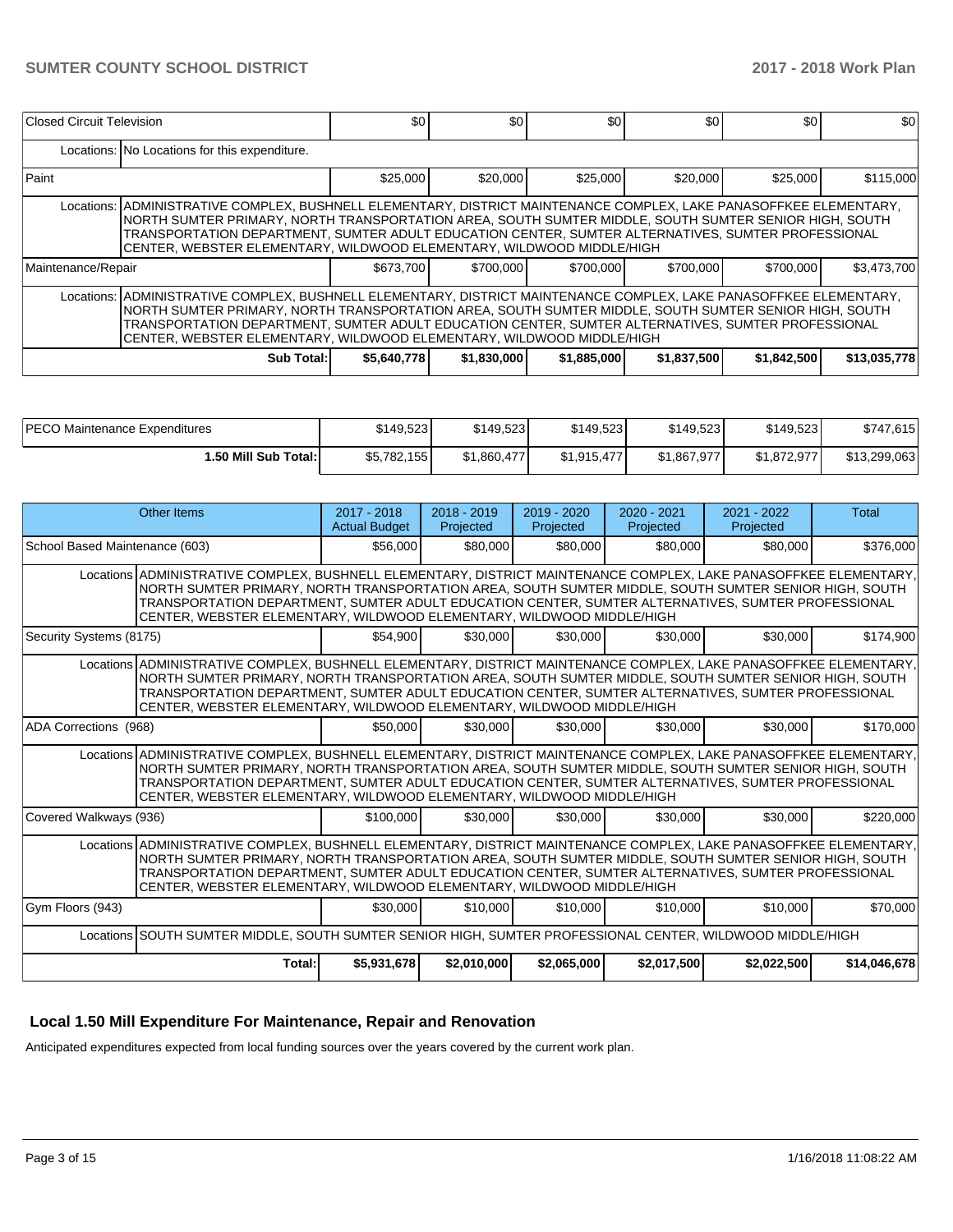| Item                                                         | 2017 - 2018<br><b>Actual Budget</b> | 2018 - 2019<br>Projected | 2019 - 2020<br>Projected | 2020 - 2021<br>Projected | 2021 - 2022<br>Projected | <b>Total</b> |
|--------------------------------------------------------------|-------------------------------------|--------------------------|--------------------------|--------------------------|--------------------------|--------------|
| Remaining Maint and Repair from 1.5 Mills                    | \$5,782,155                         | \$1,860,477              | \$1,915,477              | \$1,867,977              | \$1,872,977              | \$13,299,063 |
| Maintenance/Repair Salaries                                  | \$1,109,106                         | \$1,203,310              | \$1,215,343              | \$1,215,000              | \$1,215,000              | \$5,957,759  |
| <b>School Bus Purchases</b>                                  | \$550,000                           | \$500,000                | \$500,000                | \$500,000                | \$500,000                | \$2,550,000  |
| <b>Other Vehicle Purchases</b>                               | \$50,000                            | \$26,000                 | \$26,000                 | \$26,000                 | \$26,000                 | \$154,000    |
| Capital Outlay Equipment                                     | \$20,000                            | \$100,000                | \$100,000                | \$50,000                 | \$50,000                 | \$320,000    |
| Rent/Lease Payments                                          | \$0                                 | \$0                      | \$0                      | \$0                      | \$0                      | \$0          |
| <b>COP Debt Service</b>                                      | \$2,029,957                         | \$2,204,584              | \$2,206,215              | \$2,211,306              | \$2,102,575              | \$10,754,637 |
| Rent/Lease Relocatables                                      | \$143,000                           | \$150,000                | \$150,000                | \$150,000                | \$150,000                | \$743,000    |
| <b>Environmental Problems</b>                                | \$0                                 | \$0                      | \$0                      | \$0                      | \$0                      | \$0          |
| s.1011.14 Debt Service                                       | \$0                                 | \$0                      | \$0                      | \$0                      | \$0                      | \$0          |
| Special Facilities Construction Account                      | \$0                                 | \$0                      | \$0                      | \$0                      | \$0                      | \$0          |
| Premiums for Property Casualty Insurance - 1011.71<br>(4a,b) | \$300,000                           | \$370,000                | \$370,000                | \$370,000                | \$370,000                | \$1,780,000  |
| Qualified School Construction Bonds (QSCB)                   | \$0                                 | \$0                      | \$0                      | \$0                      | \$0                      | \$0          |
| Qualified Zone Academy Bonds (QZAB)                          | \$0                                 | \$0                      | \$0                      | \$0                      | \$0                      | \$0          |
| Charter Schools Capital Outlay (20010)                       | \$579,148                           | \$899,000                | \$899,000                | \$899,000                | \$899,000                | \$4,175,148  |
| Equipment (9720)                                             | \$150,000                           | \$170,000                | \$170,000                | \$170,000                | \$150,000                | \$810,000    |
| District Wide Labors (9040)                                  | \$91,200                            | \$91,200                 | \$91,200                 | \$91,200                 | \$91,200                 | \$456,000    |
| Copier Leases (9860)                                         | \$183,000                           | \$209,000                | \$209,000                | \$209,000                | \$209,000                | \$1,019,000  |
| 1 to 1 Initiative (9770)                                     | \$250,000                           | \$200,000                | \$200,000                | \$200,000                | \$200,000                | \$1,050,000  |
| Track Resurfacing (81450)                                    | \$50,000                            | \$10,000                 | \$10,000                 | \$10,000                 | \$50,000                 | \$130,000    |
| Technology Equipment (9700)                                  | \$102,000                           | \$109,000                | \$109,000                | \$109,000                | \$109,000                | \$538,000    |
| Charter School lease (3080/03090)                            | \$5,447,549                         | \$5,630,000              | \$5,830,000              | \$5,950,000              | \$5,950,000              | \$28,807,549 |
| School Furniture (9710)                                      | \$88,000                            | \$90,000                 | \$90,000                 | \$90,000                 | \$90,000                 | \$448,000    |
| Playground Equipment (9320)                                  | \$38,000                            | \$50,000                 | \$50,000                 | \$50,000                 | \$50,000                 | \$238,000    |
| Technology Initiative (9780)                                 | \$176,000                           | \$300,000                | \$300,000                | \$300,000                | \$300,000                | \$1,376,000  |
| Paving (84000)                                               | \$200,000                           | \$100,000                | \$100,000                | \$100,000                | \$100,000                | \$600,000    |
| District wide sewer connections (81690)                      | \$68,000                            | \$68,000                 | \$68,000                 | \$68,000                 | \$68,000                 | \$340,000    |
| Enterprise Software (9080)                                   | \$512,800                           | \$300,000                | \$350,000                | \$300,000                | \$350,000                | \$1,812,800  |
| District Wide Renovations (89870)                            | \$202,957                           | \$481,350                | \$481,350                | \$481,350                | \$480,000                | \$2,127,007  |
| Land (81550)                                                 | \$5,000                             | \$5,000                  | \$5,000                  | \$5,000                  | \$5,000                  | \$25,000     |
| Master Planning (81240)                                      | \$10,000                            | \$10,000                 | \$10,000                 | \$10,000                 | \$10,000                 | \$50,000     |
| <b>Local Expenditure Totals:</b>                             | \$18,137,872                        | \$15,136,921             | \$15,455,585             | \$15,432,833             | \$15,397,752             | \$79,560,963 |

# **Revenue**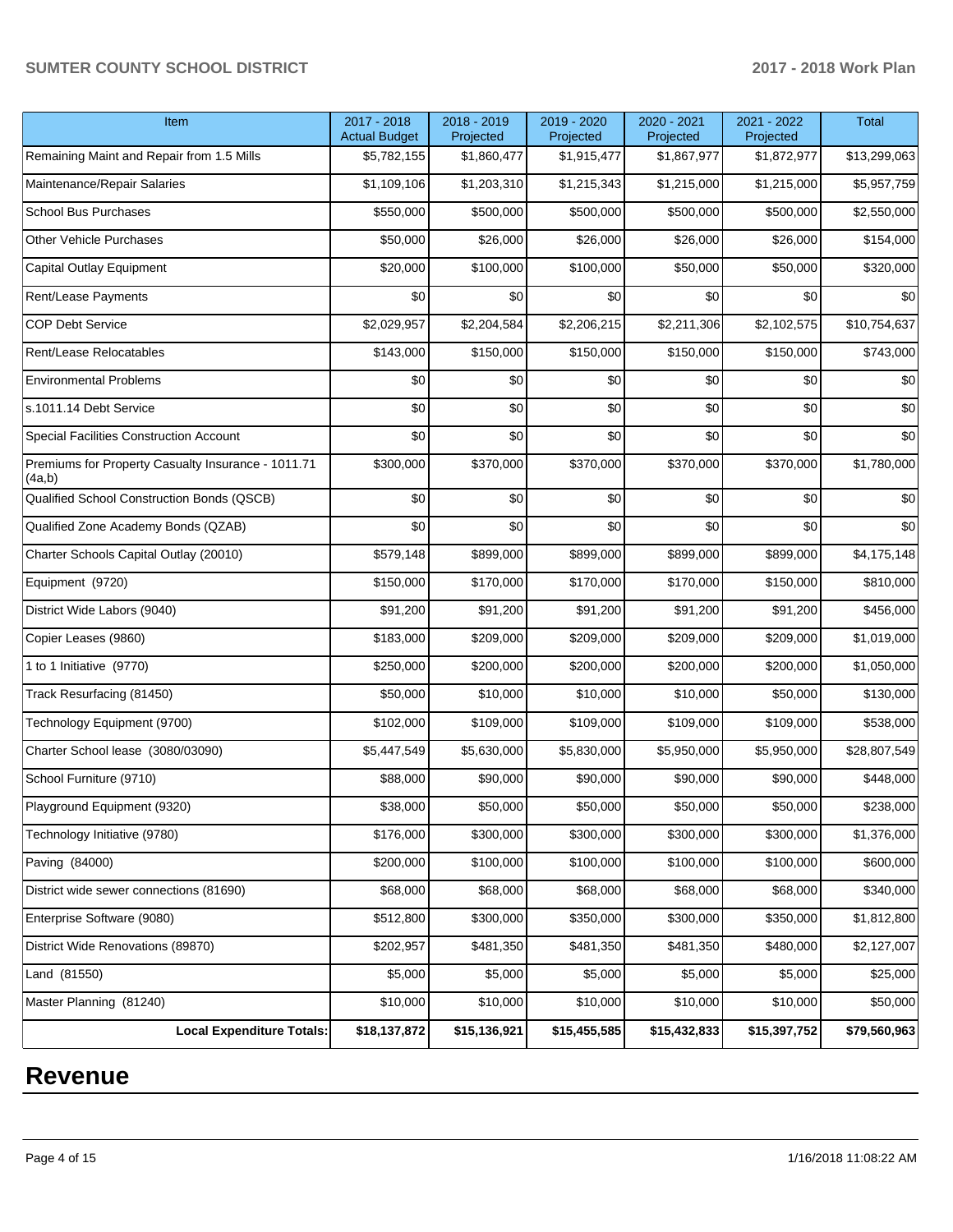## **1.50 Mill Revenue Source**

Schedule of Estimated Capital Outlay Revenue from each currently approved source which is estimated to be available for expenditures on the projects included in the tentative district facilities work program. All amounts are NET after considering carryover balances, interest earned, new COP's, 1011.14 and 1011.15 loans, etc. Districts cannot use 1.5-Mill funds for salaries except for those explicitly associated with maintenance/repair projects. (1011.71 (5), F.S.)

| <b>Item</b>                                                                         | Fund | 2017 - 2018<br><b>Actual Value</b> | $2018 - 2019$<br>Projected | $2019 - 2020$<br>Projected | $2020 - 2021$<br>Projected | 2021 - 2022<br>Projected | <b>Total</b>     |
|-------------------------------------------------------------------------------------|------|------------------------------------|----------------------------|----------------------------|----------------------------|--------------------------|------------------|
| (1) Non-exempt property<br>lassessed valuation                                      |      | \$11,891,014,524                   | \$13,485,730,612           | \$13.714.713.203           | \$14,067,672,554           | \$14,529,206,999         | \$67,688,337,892 |
| $(2)$ The Millege projected for<br>discretionary capital outlay per<br>ls.1011.71   |      | 1.46                               | 1.44                       | 1.42                       | 1.41                       | 1.40                     |                  |
| $(3)$ Full value of the 1.50-Mill<br>discretionary capital outlay per<br>ls.1011.71 |      | \$19,976,904                       | \$22,656,027               | \$23,040.718               | \$23,633,690               | \$24,409,068             | \$113.716.407    |
| $(4)$ Value of the portion of the 1.50<br>-Mill ACTUALLY levied                     | 370  | \$16,655,031                       | \$18,642,674               | \$18,695,897               | \$19,042,002               | \$19,527,254             | \$92,562,858     |
| $(5)$ Difference of lines $(3)$ and $(4)$                                           |      | \$3,321,873                        | \$4,013,353                | \$4,344,821                | \$4,591,688                | \$4,881,814              | \$21,153,549     |

## **PECO Revenue Source**

The figure in the row designated "PECO Maintenance" will be subtracted from funds available for new construction because PECO maintenance dollars cannot be used for new construction.

| Item                                 | Fund             | $2017 - 2018$<br><b>Actual Budget</b> | $2018 - 2019$<br>Projected | $2019 - 2020$<br>Projected | $2020 - 2021$<br>Projected | 2021 - 2022<br>Projected | Total     |
|--------------------------------------|------------------|---------------------------------------|----------------------------|----------------------------|----------------------------|--------------------------|-----------|
| <b>PECO New Construction</b>         | 340 <sup>1</sup> | \$0                                   | \$0                        | \$14.664                   | \$51.923                   | \$65.087                 | \$131.674 |
| <b>PECO Maintenance Expenditures</b> |                  | \$149,523                             | \$149,523                  | \$149.523                  | \$149.523                  | \$149.523                | \$747,615 |
|                                      |                  | \$149.523                             | \$149.523                  | \$164.187                  | \$201,446                  | \$214,610                | \$879,289 |

## **CO & DS Revenue Source**

Revenue from Capital Outlay and Debt Service funds.

| <b>Item</b>                              | Fund | $2017 - 2018$<br><b>Actual Budget</b> | $2018 - 2019$<br>Projected | 2019 - 2020<br>Projected | $2020 - 2021$<br>Projected | 2021 - 2022<br>Projected | Total       |
|------------------------------------------|------|---------------------------------------|----------------------------|--------------------------|----------------------------|--------------------------|-------------|
| CO & DS Cash Flow-through<br>Distributed | 360  | \$225.422                             | \$225.422                  | \$225.422                | \$225.422                  | \$225.422                | \$1,127,110 |
| ICO & DS Interest on<br>Undistributed CO | 360  | \$2.680                               | \$2.680                    | \$2.680                  | \$2.680                    | \$2,680                  | \$13,400    |
|                                          |      | \$228.102                             | \$228.102                  | \$228.102                | \$228.102                  | \$228.102                | \$1,140,510 |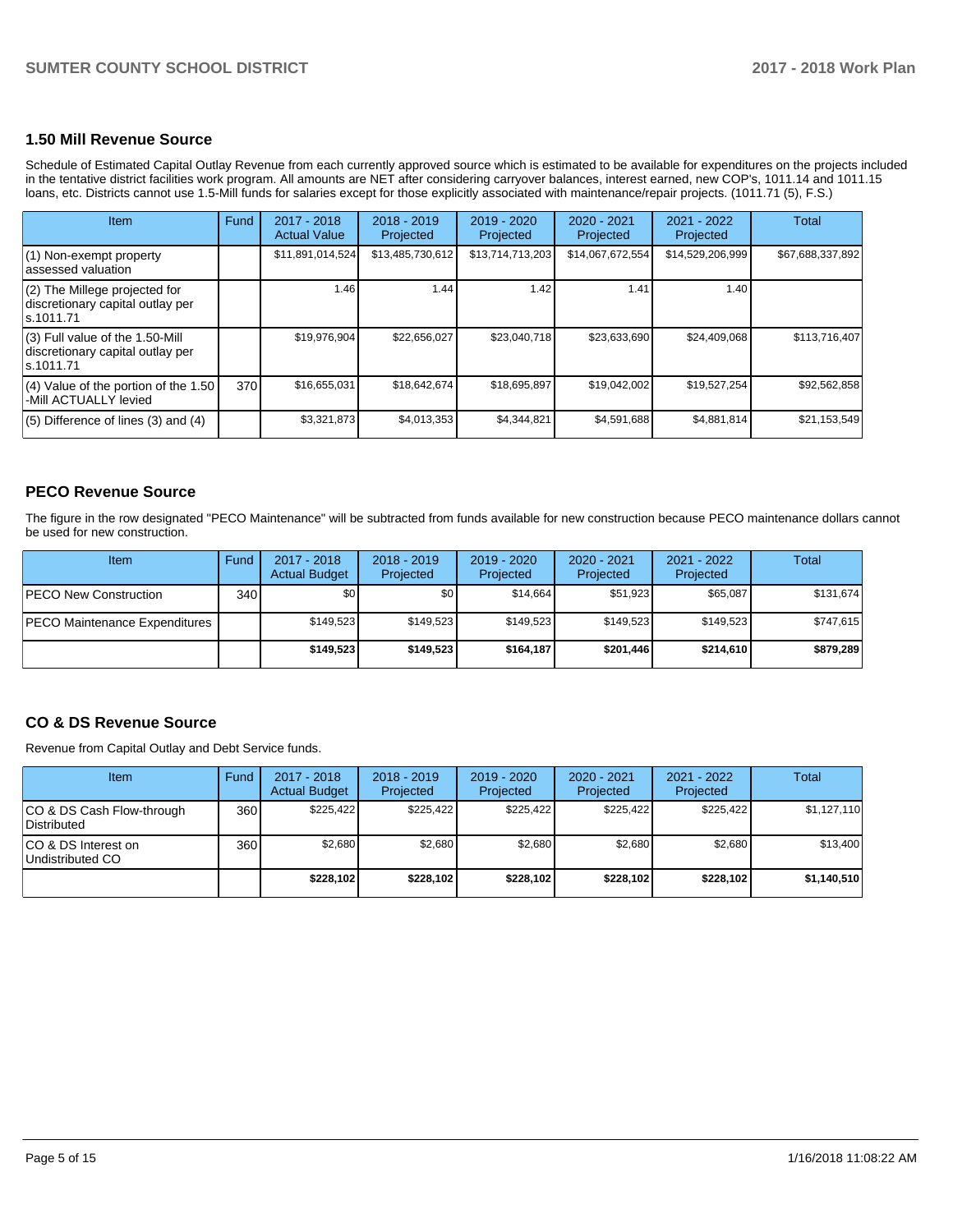## **Fair Share Revenue Source**

Nothing reported for this section. All legally binding commitments for proportionate fair-share mitigation for impacts on public school facilities must be included in the 5-year district work program.

## **Sales Surtax Referendum**

Specific information about any referendum for a 1-cent or 1/2-cent surtax referendum during the previous year.

**Did the school district hold a surtax referendum during the past fiscal year 2016 - 2017?**

No

#### **Additional Revenue Source**

Any additional revenue sources

| Item                                                                                                   | $2017 - 2018$<br><b>Actual Value</b> | $2018 - 2019$<br>Projected | 2019 - 2020<br>Projected | 2020 - 2021<br>Projected | 2021 - 2022<br>Projected | <b>Total</b> |
|--------------------------------------------------------------------------------------------------------|--------------------------------------|----------------------------|--------------------------|--------------------------|--------------------------|--------------|
| Proceeds from a s.1011.14/15 F.S. Loans                                                                | \$0                                  | \$0                        | \$0                      | \$0                      | \$0                      | \$0          |
| District Bonds - Voted local bond<br>referendum proceeds per s.9, Art VII<br><b>State Constitution</b> | \$0                                  | \$0                        | \$0                      | \$0                      | \$0                      | \$0          |
| Proceeds from Special Act Bonds                                                                        | \$0                                  | \$0                        | \$0                      | \$0                      | \$0                      | \$0          |
| Estimated Revenue from CO & DS Bond<br>Sale                                                            | \$0                                  | \$0                        | \$0                      | \$0                      | \$0                      | \$0          |
| Proceeds from Voted Capital<br>Improvements millage                                                    | \$0                                  | \$0                        | \$0                      | \$0                      | \$0                      | \$0          |
| Other Revenue for Other Capital Projects                                                               | \$579,148                            | \$899,000                  | \$899,000                | \$899,000                | \$0                      | \$3,276,148  |
| Proceeds from 1/2 cent sales surtax<br>authorized by school board                                      | \$0                                  | \$0                        | \$0                      | \$0                      | \$0                      | \$0          |
| Proceeds from local governmental<br>infrastructure sales surtax                                        | \$0                                  | \$0                        | \$0                      | \$0                      | \$0                      | \$0          |
| Proceeds from Certificates of<br>Participation (COP's) Sale                                            | \$0                                  | \$0                        | \$0                      | \$0                      | \$0                      | \$0          |
| Classrooms First Bond proceeds amount<br>authorized in FY 1997-98                                      | \$0                                  | \$0                        | \$0                      | \$0                      | \$0                      | \$0          |
| <b>Classrooms for Kids</b>                                                                             | \$0                                  | \$0                        | \$0                      | \$0                      | \$0                      | \$0          |
| <b>District Equity Recognition</b>                                                                     | \$0                                  | \$0                        | \$0                      | \$0                      | \$0                      | \$0          |
| <b>Federal Grants</b>                                                                                  | \$0                                  | \$0                        | \$0                      | \$0                      | \$0                      | \$0          |
| Proportionate share mitigation (actual<br>cash revenue only, not in kind donations)                    | \$0                                  | \$0                        | \$0                      | \$0                      | \$0                      | \$0          |
| Impact fees received                                                                                   | \$0                                  | \$0                        | \$0                      | \$0                      | \$0                      | \$0          |
| Private donations                                                                                      | \$0                                  | \$0                        | \$0                      | \$0                      | \$0                      | \$0          |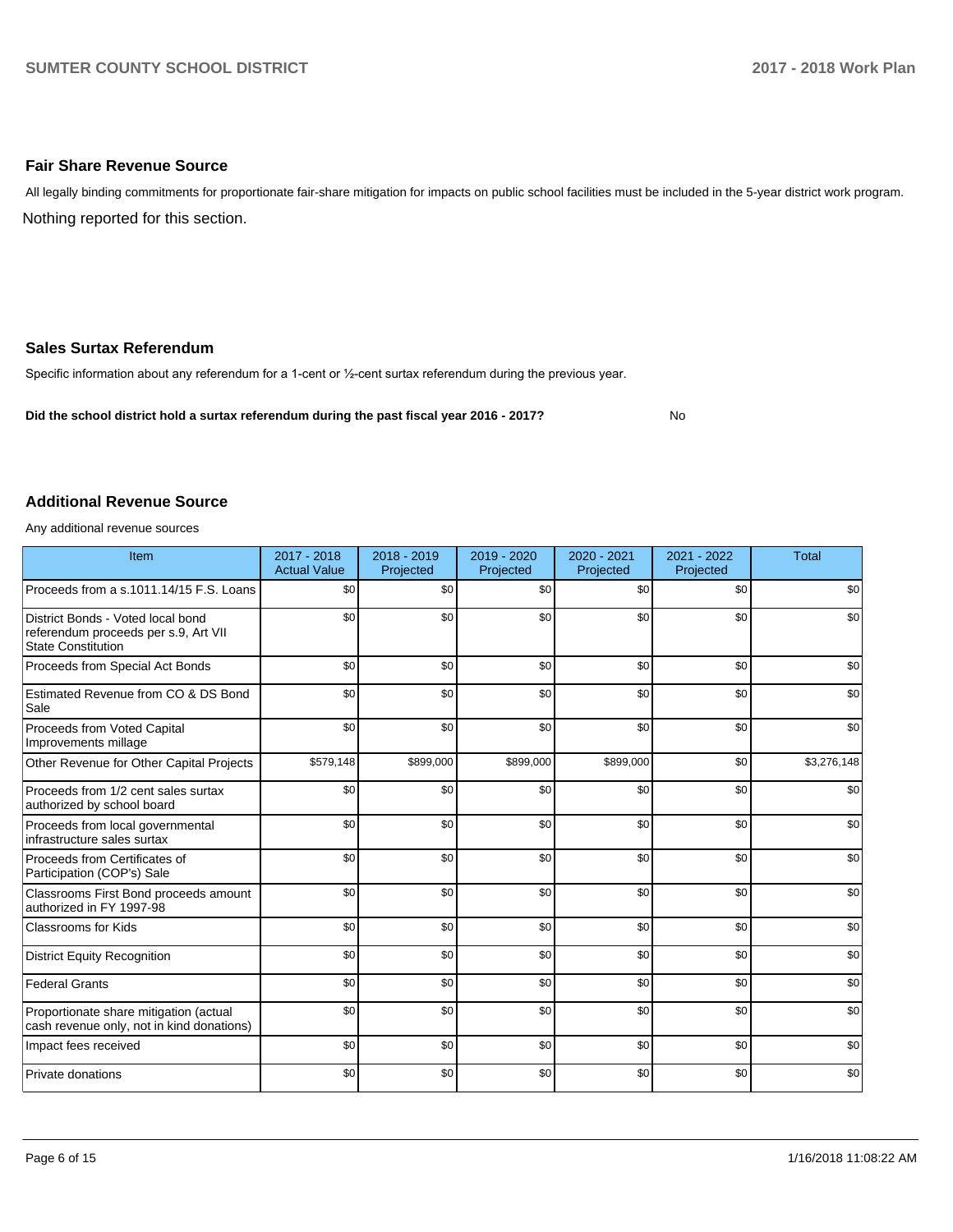| Grants from local governments or not-for-<br>profit organizations                                                         | \$0         | \$0              | \$0         | \$0         | \$0          | \$0          |
|---------------------------------------------------------------------------------------------------------------------------|-------------|------------------|-------------|-------------|--------------|--------------|
| Interest, Including Profit On Investment                                                                                  | \$0         | \$0 <sub>1</sub> | \$0         | \$0         | \$0          | \$0          |
| Revenue from Bonds pledging proceeds<br>from 1 cent or 1/2 cent Sales Surtax                                              | \$0         | \$0 <sub>1</sub> | \$0         | \$0         | \$0          | \$0          |
| <b>Total Fund Balance Carried Forward</b>                                                                                 | \$5,712,734 | \$2,708,941      | \$3,041,796 | \$7,258,874 | \$12,047,068 | \$30,769,413 |
| General Capital Outlay Obligated Fund<br><b>Balance Carried Forward From Total</b><br><b>Fund Balance Carried Forward</b> | \$0         | \$0 <sub>1</sub> | \$0         | \$0         | \$0          | \$0          |
| <b>Special Facilities Construction Account</b>                                                                            | \$0         | \$0 <sub>1</sub> | \$0         | \$0         | \$0          | \$0          |
| One Cent - 1/2 Cent Sales Surtax Debt<br>Service From Total Fund Balance Carried<br>Forward                               | \$0         | \$0 <sub>1</sub> | \$0         | \$0         | \$0          | \$0          |
| Capital Outlay Projects Funds Balance<br>Carried Forward From Total Fund<br><b>Balance Carried Forward</b>                | \$0         | \$0              | \$0         | \$0         | \$0          | \$0          |
| <b>Subtotal</b>                                                                                                           | \$6,291,882 | \$3,607,941      | \$3,940,796 | \$8,157,874 | \$12,047,068 | \$34,045,561 |

## **Total Revenue Summary**

| <b>Item Name</b>                                              | 2017 - 2018<br><b>Budget</b> | $2018 - 2019$<br>Projected | $2019 - 2020$<br>Projected | 2020 - 2021<br>Projected | 2021 - 2022<br>Projected | <b>Five Year Total</b> |
|---------------------------------------------------------------|------------------------------|----------------------------|----------------------------|--------------------------|--------------------------|------------------------|
| Local 1.5 Mill Discretionary Capital Outlay<br><b>Revenue</b> | \$16,655,031                 | \$18,642,674               | \$18,695,897               | \$19,042,002             | \$19,527,254             | \$92,562,858           |
| PECO and 1.5 Mill Maint and Other 1.5<br>Mill Expenditures    | (\$18, 137, 872)             | (\$15,136,921)             | (S15, 455, 585)            | (S15, 432, 833)          | (\$15,397,752)           | (\$79,560,963)         |
| <b>PECO Maintenance Revenue</b>                               | \$149.523                    | \$149,523                  | \$149.523                  | \$149.523                | \$149,523                | \$747,615              |
| Available 1.50 Mill for New<br><b>Construction</b>            | (\$1,482,841)                | \$3,505,753                | \$3,240,312                | \$3,609,169              | \$4,129,502              | \$13,001,895           |

| <b>Item Name</b>                      | 2017 - 2018<br><b>Budget</b> | $2018 - 2019$<br>Projected | $2019 - 2020$<br>Projected | 2020 - 2021<br>Projected | 2021 - 2022<br>Projected | <b>Five Year Total</b> |
|---------------------------------------|------------------------------|----------------------------|----------------------------|--------------------------|--------------------------|------------------------|
| ICO & DS Revenue                      | \$228,102                    | \$228,102                  | \$228,102                  | \$228,102                | \$228,102                | \$1,140,510            |
| <b>IPECO New Construction Revenue</b> | \$0                          | \$0                        | \$14,664                   | \$51,923                 | \$65,087                 | \$131,674              |
| Other/Additional Revenue              | \$6,291,882                  | \$3,607,941                | \$3,940,796                | \$8,157,874              | \$12,047,068             | \$34,045,561           |
| <b>Total Additional Revenuel</b>      | \$6,519,984                  | \$3,836,043                | \$4,183,562                | \$8,437,899              | \$12,340,257             | \$35,317,745           |
| <b>Total Available Revenue</b>        | \$5,037,143                  | \$7.341.796                | \$7.423.874                | \$12,047,068             | \$16,469,759             | \$48,319,640           |

# **Project Schedules**

## **Capacity Project Schedules**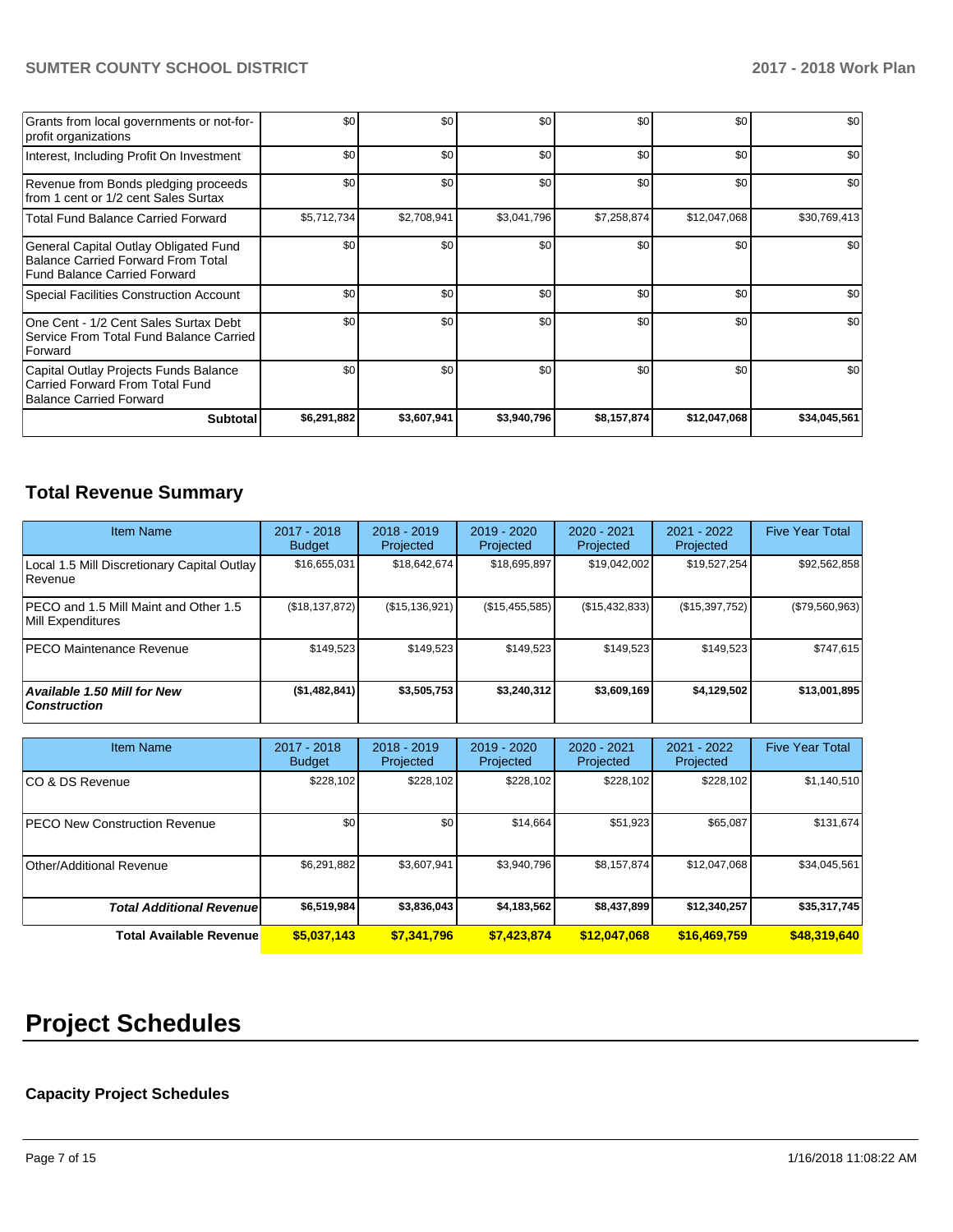A schedule of capital outlay projects necessary to ensure the availability of satisfactory classrooms for the projected student enrollment in K-12 programs.

| <b>Project Description</b> | Location                                        |                          | 2017 - 2018 | 2018 - 2019 | 2019 - 2020 | 2020 - 2021 | 2021 - 2022 | Total           | Funded |
|----------------------------|-------------------------------------------------|--------------------------|-------------|-------------|-------------|-------------|-------------|-----------------|--------|
| <b>Classroom Building</b>  | LAKE<br><b>PANASOFFKEE</b><br><b>ELEMENTARY</b> | Planned<br>Cost:         | \$0         | \$50,000    | \$165,000   | \$0         | \$0         | \$215,000 Yes   |        |
|                            |                                                 | <b>Student Stations:</b> | $\mathbf 0$ | $\Omega$    | 144         | $\mathbf 0$ | $\mathbf 0$ | 144             |        |
|                            |                                                 | <b>Total Classrooms:</b> | 0           | $\Omega$    | 8           | $\Omega$    | $\Omega$    | 8               |        |
|                            |                                                 | Gross Sq Ft:             | $\mathbf 0$ | 0           | 11,000      | 0           | 0           | 11,000          |        |
| Classroom Building         | <b>SOUTH SUMTER</b><br><b>MIDDLE</b>            | Planned<br>Cost:         | \$550,000   | \$1,400,000 | \$0         | \$0         | \$0         | \$1,950,000 Yes |        |
|                            |                                                 | <b>Student Stations:</b> | $\mathbf 0$ | 176         | $\Omega$    | 0           | $\Omega$    | 176             |        |
|                            |                                                 | <b>Total Classrooms:</b> | 0           | 8           | $\mathbf 0$ | $\mathbf 0$ | $\mathbf 0$ | 8               |        |
|                            |                                                 | Gross Sq Ft:             | $\mathbf 0$ | 11,000      | $\Omega$    | $\Omega$    | $\mathbf 0$ | 11,000          |        |
|                            | <b>Planned Cost:</b>                            |                          | \$550,000   | \$1,450,000 | \$165,000   | \$0         | \$0         | \$2,165,000     |        |
|                            | <b>Student Stations:</b>                        |                          | $\mathbf 0$ | 176         | 144         | $\bf{0}$    | $\bf{0}$    | 320             |        |
|                            | <b>Total Classrooms:</b>                        |                          | $\mathbf 0$ | 8           | 8           | $\bf{0}$    | $\bf{0}$    | 16              |        |
|                            |                                                 | Gross Sq Ft:             | $\mathbf 0$ | 11,000      | 11,000      | 0           | 0           | 22,000          |        |

## **Other Project Schedules**

Major renovations, remodeling, and additions of capital outlay projects that do not add capacity to schools.

| <b>Project Description</b>                    | Location                                                | 2017 - 2018<br><b>Actual Budget</b> | 2018 - 2019<br>Projected | $2019 - 2020$<br>Projected | 2020 - 2021<br>Projected | 2021 - 2022<br>Projected | <b>Total</b>  | Funded             |
|-----------------------------------------------|---------------------------------------------------------|-------------------------------------|--------------------------|----------------------------|--------------------------|--------------------------|---------------|--------------------|
| <b>Bleachers</b>                              | <b>SOUTH SUMTER</b><br><b>SENIOR HIGH</b>               | \$50,000                            | \$0                      | \$0                        | \$0                      | \$0                      | \$50,000 Yes  |                    |
| Bleachers                                     | <b>WILDWOOD</b><br>MIDDLE/HIGH                          | \$300,000                           | \$0                      | \$0                        | \$0                      | \$0                      | \$300,000 Yes |                    |
| Renovate interior and exterior<br>of gym      | <b>SOUTH SUMTER</b><br><b>SENIOR HIGH</b>               | \$0                                 | \$800,000                | \$0                        | \$0                      | \$0                      | \$800,000 Yes |                    |
| Pave parking Area                             | <b>ADMINISTRATIVE</b><br><b>COMPLEX</b>                 | \$0                                 | \$500,000                | \$0                        | \$0                      | \$0                      | \$500,000 Yes |                    |
| <b>Expand Football Pressbox</b>               | <b>WILDWOOD</b><br><b>MIDDLE/HIGH</b>                   | \$0                                 | \$100,000                | \$0                        | \$0                      | \$0                      | \$100,000 Yes |                    |
| Construct Concession and<br>Baseball pressbox | <b>SOUTH SUMTER</b><br><b>SENIOR HIGH</b>               | \$0                                 | \$0                      | \$0                        | \$0                      | \$0                      |               | \$0 <sup>Yes</sup> |
| Gang/PE Bathroom Addition                     | <b>BUSHNELL</b><br><b>ELEMENTARY</b>                    | \$0                                 | \$50,000                 | \$0                        | \$0                      | \$0                      | \$50,000 Yes  |                    |
| Locker Room renovation                        | <b>SOUTH SUMTER</b><br><b>MIDDLE</b>                    | \$100,000                           | \$0                      | \$0                        | \$0                      | \$0                      | \$100,000 Yes |                    |
| Warehouse expansion                           | <b>DISTRICT</b><br><b>MAINTENANCE</b><br><b>COMPLEX</b> | \$18,201                            | \$0                      | \$0                        | \$0                      | \$0                      | \$18,201 Yes  |                    |
| Bldg. 9 Renovation                            | <b>WEBSTER</b><br><b>ELEMENTARY</b>                     | \$500,000                           | \$0                      | \$0                        | \$0                      | \$0                      | \$500,000 Yes |                    |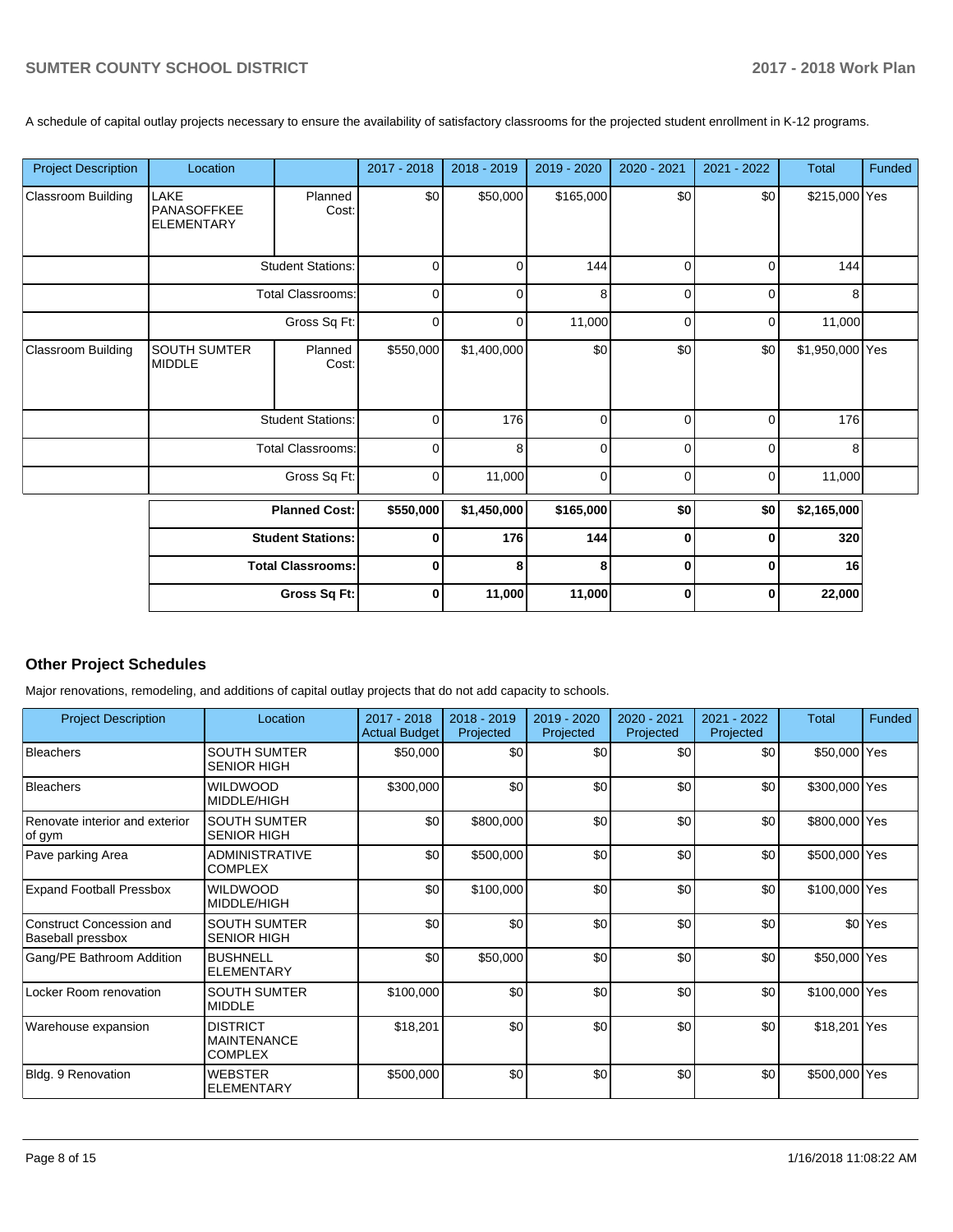| District Wide Gender Neutral<br>Restroom Facilities | Location not specified                    | \$50,000    | \$0         | \$0 | \$0 | \$0              | \$50,000 Yes  |  |
|-----------------------------------------------------|-------------------------------------------|-------------|-------------|-----|-----|------------------|---------------|--|
| Locker Room renovation                              | <b>WILDWOOD</b><br>MIDDLE/HIGH            | \$125,000   | \$0         | \$0 | \$0 | \$0 <sub>1</sub> | \$125,000 Yes |  |
| Locker Room renovaton                               | <b>SOUTH SUMTER</b><br><b>SENIOR HIGH</b> | \$125,000   | \$0         | \$0 | \$0 | \$0              | \$125,000 Yes |  |
| Sewer Plant Replacement                             | <b>ADMINISTRATIVE</b><br><b>COMPLEX</b>   | \$250,000   | \$0         | \$0 | \$0 | \$0 <sub>1</sub> | \$250,000 Yes |  |
| Sewer Plant Replacement                             | LAKE PANASOFFKEE<br><b>ELEMENTARY</b>     | \$250,000   | \$0         | \$0 | \$0 | \$0              | \$250,000 Yes |  |
| Opening Day collection for<br>Library Media Center  | <b>SUMTER ALTERNATIVES</b>                | \$10,000    | \$0         | \$0 | \$0 | \$0              | \$10,000 Yes  |  |
| Renovation of Building 9                            | <b>BUSHNELL</b><br><b>ELEMENTARY</b>      | \$0         | \$600,000   | \$0 | \$0 | \$0              | \$600,000 Yes |  |
| Renovate interior and exterior<br>of gym            | <b>WILDWOOD</b><br>MIDDLE/HIGH            | \$0         | \$800,000   | \$0 | \$0 | \$0              | \$800,000 Yes |  |
|                                                     |                                           | \$1,778,201 | \$2,850,000 | \$0 | \$0 | \$0              | \$4,628,201   |  |

## **Additional Project Schedules**

Any projects that are not identified in the last approved educational plant survey.

Nothing reported for this section.

## **Non Funded Growth Management Project Schedules**

Schedule indicating which projects, due to planned development, that CANNOT be funded from current revenues projected over the next five years.

Nothing reported for this section.

## **Tracking**

## **Capacity Tracking**

| Location                              | $2017 -$<br>2018 Satis.<br>Stu. Sta. | Actual<br>$2017 -$<br><b>2018 FISH</b><br>Capacity | Actual<br>$2016 -$<br>2017<br><b>COFTE</b> | # Class<br><b>Rooms</b> | Actual<br>Average<br>$2017 -$<br>2018 Class<br><b>Size</b> | Actual<br>$2017 -$<br>2018<br><b>Utilization</b> | <b>New</b><br>Stu.<br><b>Capacity</b> | <b>New</b><br>Rooms to<br>be<br>Added/Re<br>moved | Projected<br>$2021 -$<br>2022<br><b>COFTE</b> | Projected<br>$2021 -$<br>2022<br><b>Utilization</b> | Projected<br>$2021 -$<br>2022 Class<br><b>Size</b> |
|---------------------------------------|--------------------------------------|----------------------------------------------------|--------------------------------------------|-------------------------|------------------------------------------------------------|--------------------------------------------------|---------------------------------------|---------------------------------------------------|-----------------------------------------------|-----------------------------------------------------|----------------------------------------------------|
| <b>BUSHNELL</b><br><b>IELEMENTARY</b> | 848                                  | 848                                                | 702                                        | 47                      | 15 <sup>1</sup>                                            | 83.00 %                                          |                                       |                                                   | 671                                           | 79.00 %                                             | 14                                                 |
| ISOUTH SUMTER<br><b>IMIDDLE</b>       | .265                                 | 1,138                                              | 824                                        | 53                      | 16 <sup>1</sup>                                            | 72.00 %                                          | 176                                   |                                                   | 950                                           | 72.00 %                                             | 16                                                 |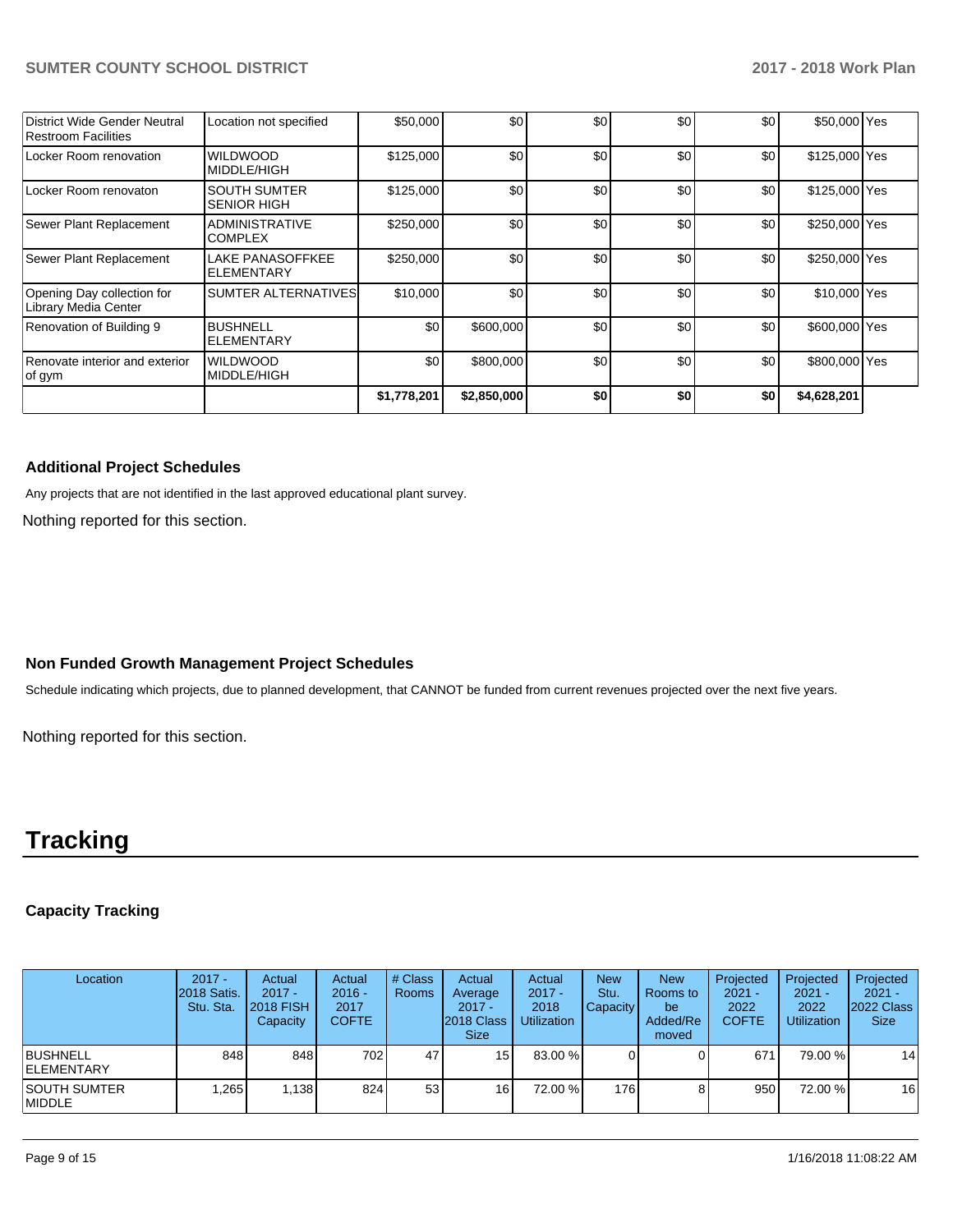| <b>WEBSTER</b><br><b>IELEMENTARY</b>            | 803   | 803   | 593   | 43  | 14 <sub>1</sub> | 74.00 % |     |    | 623   | 78.00 % | 14 |
|-------------------------------------------------|-------|-------|-------|-----|-----------------|---------|-----|----|-------|---------|----|
| WILDWOOD<br><b>ELEMENTARY</b>                   | 926   | 926   | 705   | 47  | 15 <sup>1</sup> | 76.00 % |     |    | 744   | 80.00 % | 16 |
| WILDWOOD<br> MIDDLE/HIGH                        | 1,240 | 1,116 | 669   | 53  | 13              | 60.00 % |     |    | 706   | 63.00 % | 13 |
| ISOUTH SUMTER<br>ISENIOR HIGH                   | 1,428 | .285  | 971   | 58  | 17              | 76.00 % |     |    | 1,057 | 82.00 % | 18 |
| lLAKE PANASOFFKEE<br><b>IELEMENTARY</b>         | 614   | 614   | 504   | 31  | 16 <sup>1</sup> | 82.00 % | 144 | 8  | 525   | 69.00 % | 13 |
| <b>SUMTER ADULT</b><br><b>IEDUCATION CENTER</b> | 35    | 52    |       | 2   |                 | 0.00%   |     |    | 50    | 96.00 % | 25 |
| ISUMTER ALTERNATIVES <b>I</b>                   | 90    | 90    | 55    | 9   | 6               | 61.00 % |     |    | 75    | 83.00 % | 8  |
|                                                 | 7,249 | 6,872 | 5,023 | 343 | 15 <sub>l</sub> | 73.09%  | 320 | 16 | 5,401 | 75.10 % | 15 |

The COFTE Projected Total (5,401) for 2021 - 2022 must match the Official Forecasted COFTE Total (5,400 ) for 2021 - 2022 before this section can be completed. In the event that the COFTE Projected Total does not match the Official forecasted COFTE, then the Balanced Projected COFTE Table should be used to balance COFTE.

| Projected COFTE for 2021 - 2022 |       |   |
|---------------------------------|-------|---|
| Elementary (PK-3)               | 1,930 |   |
| Middle $(4-8)$                  | 2,031 | F |
| High (9-12)                     | 1,440 | M |
|                                 | 5,400 | Н |

| <b>Grade Level Type</b> | <b>Balanced Projected</b><br>COFTE for 2021 - 2022 |
|-------------------------|----------------------------------------------------|
| Elementary (PK-3)       |                                                    |
| Middle $(4-8)$          |                                                    |
| High (9-12)             |                                                    |
|                         | 5,401                                              |

## **Relocatable Replacement**

Number of relocatable classrooms clearly identified and scheduled for replacement in the school board adopted financially feasible 5-year district work program.

| -ocation                         | 2017<br>$-2018$ | $2018 - 2019$ | 2019 - 2020 | 2020 - 2021 | $-2022$<br>2021 | Year 5 Total |
|----------------------------------|-----------------|---------------|-------------|-------------|-----------------|--------------|
| Total Relocatable Replacements:I | ◠               |               |             |             |                 | $-$          |

## **Charter Schools Tracking**

Information regarding the use of charter schools.

| Location-Type               | # Relocatable<br>units or<br>permanent<br>classrooms | Owner         | <b>Year Started or I</b><br>Scheduled | <b>Student</b><br><b>Stations</b> | <b>Students</b><br>Enrolled | Years in<br>Contract | <b>Total Charter</b><br><b>Students</b><br>projected for<br>2021 - 2022 |
|-----------------------------|------------------------------------------------------|---------------|---------------------------------------|-----------------------------------|-----------------------------|----------------------|-------------------------------------------------------------------------|
| Villages of Lake and Sumter |                                                      | 175 I PRIVATE | 2000                                  | 3.452                             | 2,924                       |                      | 3,438                                                                   |
|                             | 175 I                                                |               |                                       | 3,452                             | 2,924                       |                      | 3,438                                                                   |

## **Special Purpose Classrooms Tracking**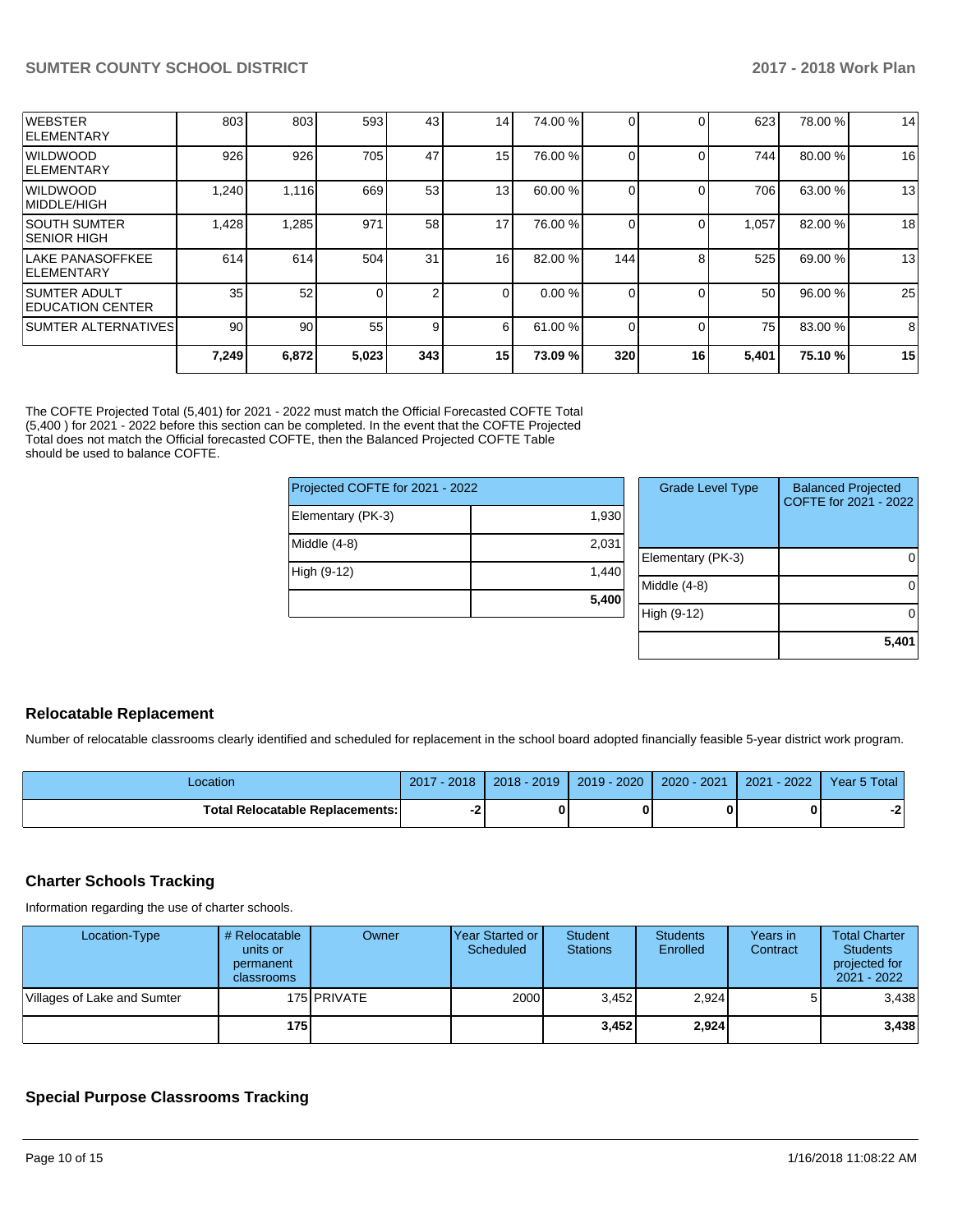The number of classrooms that will be used for certain special purposes in the current year, by facility and type of classroom, that the district will, 1), not use for educational purposes, and 2), the co-teaching classrooms that are not open plan classrooms and will be used for educational purposes.

| School                                 | School Type                          | # of Elementary<br>K-3 Classrooms | # of Middle 4-8<br><b>Classrooms</b> | # of High $9-12$<br><b>Classrooms</b> | # of $ESE$<br>Classrooms | # of Combo<br><b>Classrooms</b> | Total<br><b>Classrooms</b> |
|----------------------------------------|--------------------------------------|-----------------------------------|--------------------------------------|---------------------------------------|--------------------------|---------------------------------|----------------------------|
| ISOUTH SUMTER MIDDLE                   | Educational                          |                                   |                                      |                                       |                          |                                 |                            |
| <b>IWEBSTER ELEMENTARY</b>             | Educational                          |                                   |                                      |                                       |                          |                                 |                            |
| WILDWOOD ELEMENTARY                    | Educational                          |                                   |                                      |                                       |                          |                                 |                            |
| LAKE PANASOFFKEE<br><b>IELEMENTARY</b> | Educational                          |                                   |                                      |                                       |                          |                                 |                            |
|                                        | <b>Total Educational Classrooms:</b> |                                   |                                      |                                       |                          |                                 | 11 <sub>1</sub>            |

| School                               |  | School Type $\parallel \#$ of Elementary $\parallel \#$ of Middle 4-8 $\parallel \#$ of High 9-12<br><b>K-3 Classrooms I</b> | <b>Classrooms</b> | <b>Classrooms</b> | # of $ESE$<br><b>Classrooms</b> | # of Combo<br>Classrooms | Total<br><b>Classrooms</b> |
|--------------------------------------|--|------------------------------------------------------------------------------------------------------------------------------|-------------------|-------------------|---------------------------------|--------------------------|----------------------------|
| <b>Total Co-Teaching Classrooms:</b> |  |                                                                                                                              |                   |                   |                                 |                          | 0                          |

#### **Infrastructure Tracking**

**Necessary offsite infrastructure requirements resulting from expansions or new schools. This section should include infrastructure information related to capacity project schedules and other project schedules (Section 4).** 

Not Specified

**Proposed location of planned facilities, whether those locations are consistent with the comprehensive plans of all affected local governments, and recommendations for infrastructure and other improvements to land adjacent to existing facilities. Provisions of 1013.33(12), (13) and (14) and 1013.36** must be addressed for new facilities planned within the 1st three years of the plan (Section 5).

Not Specified

**Consistent with Comp Plan?** No

## **Net New Classrooms**

The number of classrooms, by grade level and type of construction, that were added during the last fiscal year.

| List the net new classrooms added in the 2016 - 2017 fiscal year.                                                                                       |                              |                                 |                                |                        | List the net new classrooms to be added in the 2017 - 2018 fiscal<br>year. |                          |                                |                        |
|---------------------------------------------------------------------------------------------------------------------------------------------------------|------------------------------|---------------------------------|--------------------------------|------------------------|----------------------------------------------------------------------------|--------------------------|--------------------------------|------------------------|
| "Classrooms" is defined as capacity carrying classrooms that are added to increase<br>capacity to enable the district to meet the Class Size Amendment. |                              |                                 |                                |                        | Totals for fiscal year 2017 - 2018 should match totals in Section 15A.     |                          |                                |                        |
| Location                                                                                                                                                | $2016 - 2017$ #<br>Permanent | 2016 - 2017 #<br><b>Modular</b> | $2016 - 2017$ #<br>Relocatable | $2016 - 2017$<br>Total | 2017 - 2018 #<br>Permanent                                                 | 2017 - 2018 #<br>Modular | $2017 - 2018$ #<br>Relocatable | $2017 - 2018$<br>Total |
| Elementary (PK-3)                                                                                                                                       |                              |                                 |                                |                        |                                                                            |                          |                                |                        |
| Middle (4-8)                                                                                                                                            |                              |                                 |                                |                        |                                                                            |                          |                                |                        |
| High (9-12)                                                                                                                                             |                              |                                 |                                |                        |                                                                            |                          |                                |                        |
|                                                                                                                                                         |                              |                                 |                                |                        |                                                                            |                          |                                |                        |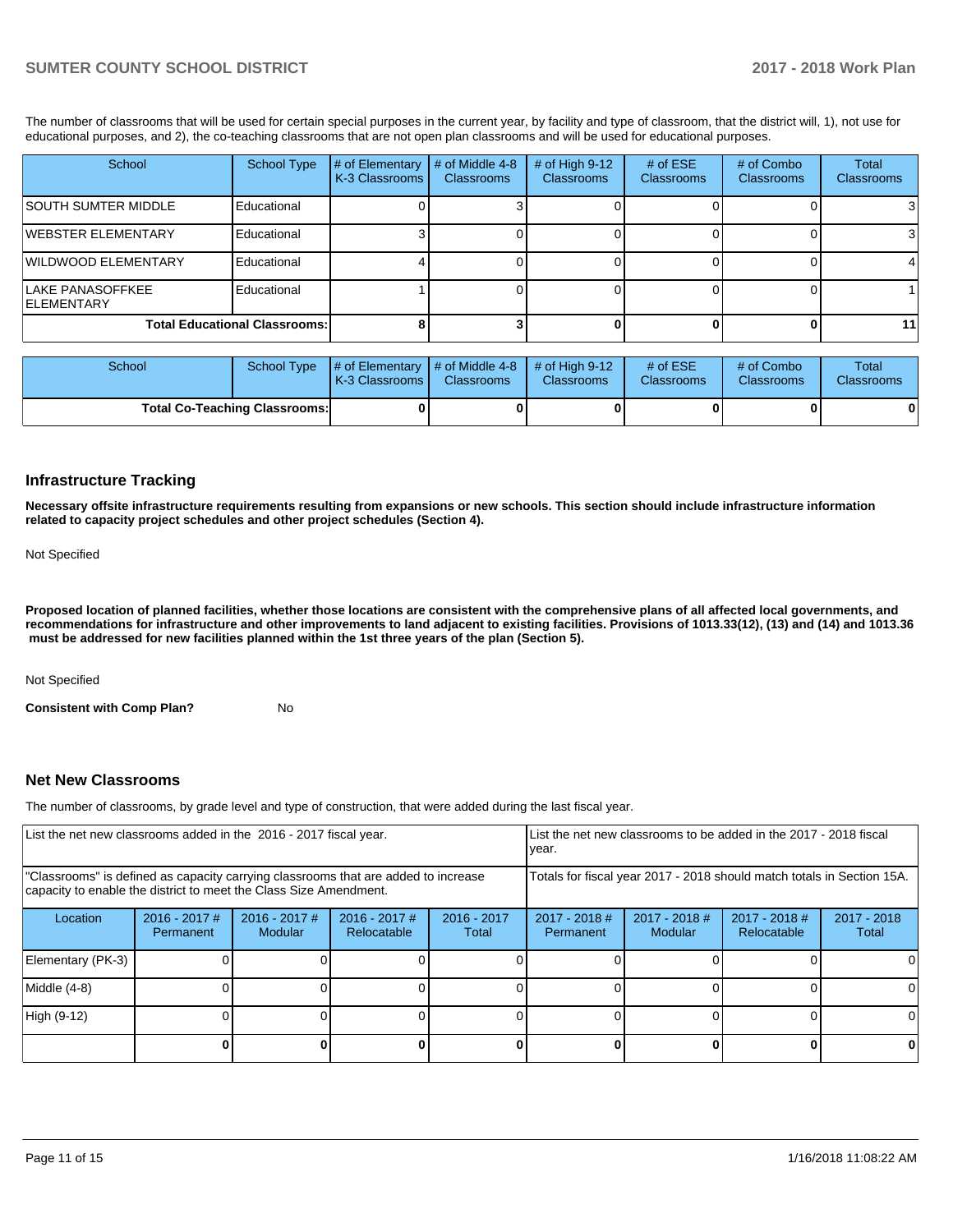## **Relocatable Student Stations**

Number of students that will be educated in relocatable units, by school, in the current year, and the projected number of students for each of the years in the workplan.

| <b>Site</b>                     | $2017 - 2018$ | $2018 - 2019$ | $2019 - 2020$ | 2020 - 2021 | $2021 - 2022$ | 5 Year Average |
|---------------------------------|---------------|---------------|---------------|-------------|---------------|----------------|
| <b>BUSHNELL ELEMENTARY</b>      |               |               |               |             | $\Omega$      | 0              |
| <b>SOUTH SUMTER MIDDLE</b>      | 88            |               |               |             | $\Omega$      | 18             |
| <b>WEBSTER ELEMENTARY</b>       |               |               |               |             | $\Omega$      | $\mathbf 0$    |
| <b>WILDWOOD ELEMENTARY</b>      |               | 50            |               |             | $\Omega$      | 10             |
| WILDWOOD MIDDLE/HIGH            | 50            |               |               |             | $\Omega$      | 10             |
| <b>SOUTH SUMTER SENIOR HIGH</b> | 25            | 75            |               |             | $\Omega$      | 20             |
| LAKE PANASOFFKEE ELEMENTARY     | 44            |               |               |             | $\Omega$      | 9              |
| SUMTER ADULT EDUCATION CENTER   |               |               |               |             | $\Omega$      | $\mathbf 0$    |
| <b>SUMTER ALTERNATIVES</b>      | 20            |               |               |             | $\Omega$      | 4              |

| Totals for SUMTER COUNTY SCHOOL DISTRICT          |       |       |       |       |       |       |
|---------------------------------------------------|-------|-------|-------|-------|-------|-------|
| Total students in relocatables by year.           | 227   | 125   |       |       |       | 70    |
| Total number of COFTE students projected by year. | 5,072 | 5.158 | 5,219 | 5.330 | 5.400 | 5.236 |
| Percent in relocatables by year.                  | 4 % l | 2%    | 0%    | 0%    | 0 % I | 1 %   |

## **Leased Facilities Tracking**

Exising leased facilities and plans for the acquisition of leased facilities, including the number of classrooms and student stations, as reported in the educational plant survey, that are planned in that location at the end of the five year workplan.

| Location                             | # of Leased<br>Classrooms 2017 -<br>2018 | <b>FISH Student</b><br><b>Stations</b> | Owner             | # of Leased<br>Classrooms 2021 -<br>2022 | <b>FISH Student</b><br><b>Stations</b> |
|--------------------------------------|------------------------------------------|----------------------------------------|-------------------|------------------------------------------|----------------------------------------|
| WILDWOOD ELEMENTARY                  |                                          | O                                      |                   | $\Omega$                                 |                                        |
| <b>SUMTER ALTERNATIVES</b>           |                                          |                                        | 20 mobile modular | 0                                        |                                        |
| SOUTH SUMTER SENIOR HIGH             |                                          |                                        | 25 mobile modular |                                          | 25                                     |
| LAKE PANASOFFKEE ELEMENTARY          |                                          | 44                                     |                   | 0                                        | $\Omega$                               |
| <b>SUMTER ADULT EDUCATION CENTER</b> |                                          | 0                                      |                   | 0                                        | 0                                      |
| WILDWOOD MIDDLE/HIGH                 |                                          |                                        | 50 mobile modular | $\overline{2}$                           | 50                                     |
| <b>BUSHNELL ELEMENTARY</b>           |                                          | <sup>0</sup>                           |                   | $\Omega$                                 | $\Omega$                               |
| <b>SOUTH SUMTER MIDDLE</b>           |                                          |                                        | 88 mobile modular | $\Omega$                                 | <sup>0</sup>                           |
| WEBSTER ELEMENTARY                   | <sup>0</sup>                             | 0                                      |                   | 0                                        | 0                                      |
|                                      | 11                                       | 227                                    |                   | 3                                        | 75                                     |

## **Failed Standard Relocatable Tracking**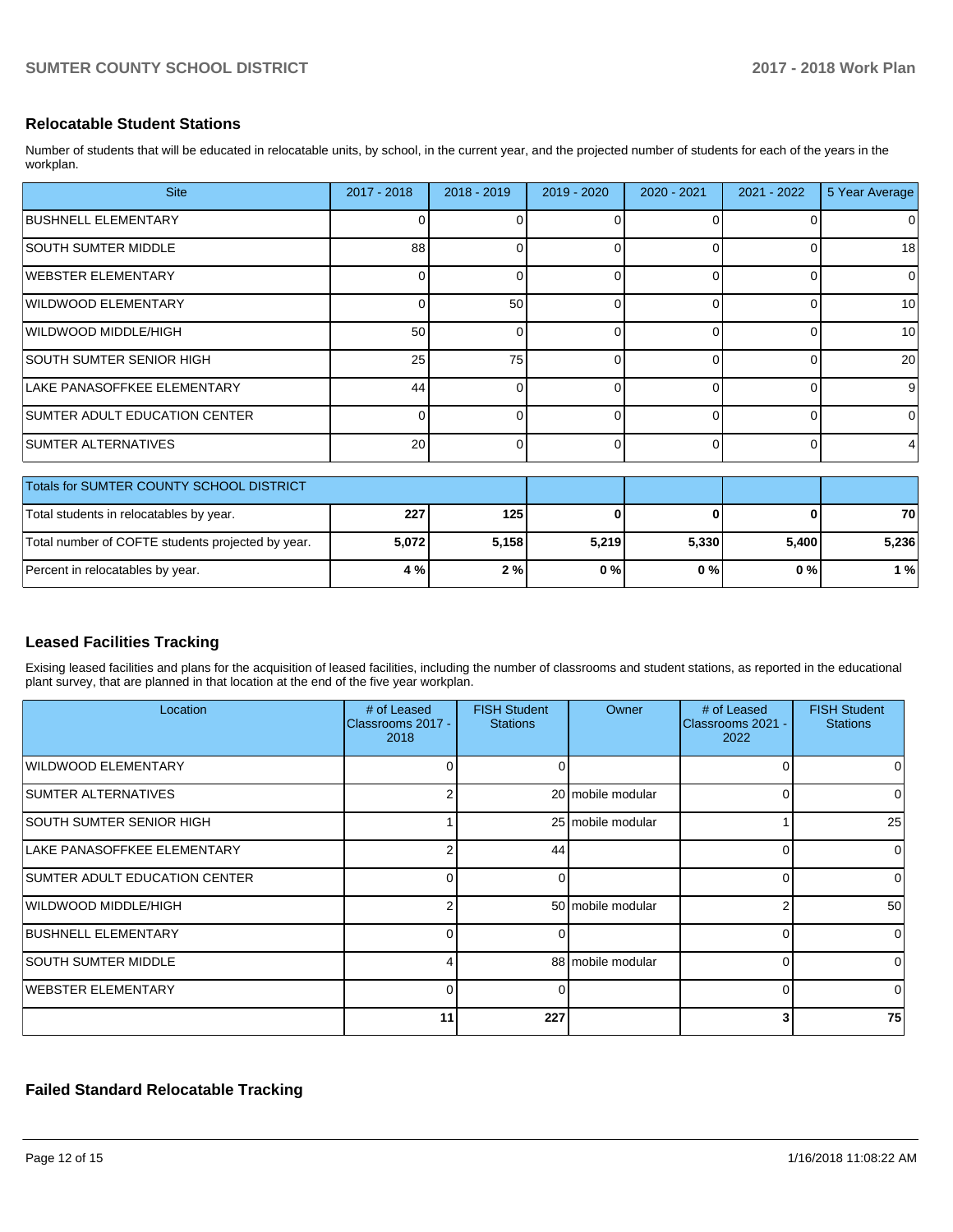Relocatable units currently reported by school, from FISH, and the number of relocatable units identified as 'Failed Standards'.

Nothing reported for this section.

# **Planning**

#### **Class Size Reduction Planning**

**Plans approved by the school board that reduce the need for permanent student stations such as acceptable school capacity levels, redistricting, busing, year-round schools, charter schools, magnet schools, public-private partnerships, multitrack scheduling, grade level organization, block scheduling, or other alternatives.**

Not Specified

## **School Closure Planning**

**Plans for the closure of any school, including plans for disposition of the facility or usage of facility space, and anticipated revenues.** 

 As a result of the merger of North Sumter Primary (0091) and North Sumter Intermediate to create Wildwood Elementary (0102)North Sumter Primary is currently not being used as an educational facility but is housing district property. The future depends on the economy and future growth.

## **Long Range Planning**

#### **Ten-Year Maintenance**

District projects and locations regarding the projected need for major renovation, repair, and maintenance projects within the district in years 6-10 beyond the projects plans detailed in the five years covered by the work plan.

Nothing reported for this section.

## **Ten-Year Capacity**

Schedule of capital outlay projects projected to ensure the availability of satisfactory student stations for the projected student enrollment in K-12 programs for the future 5 years beyond the 5-year district facilities work program.

Nothing reported for this section.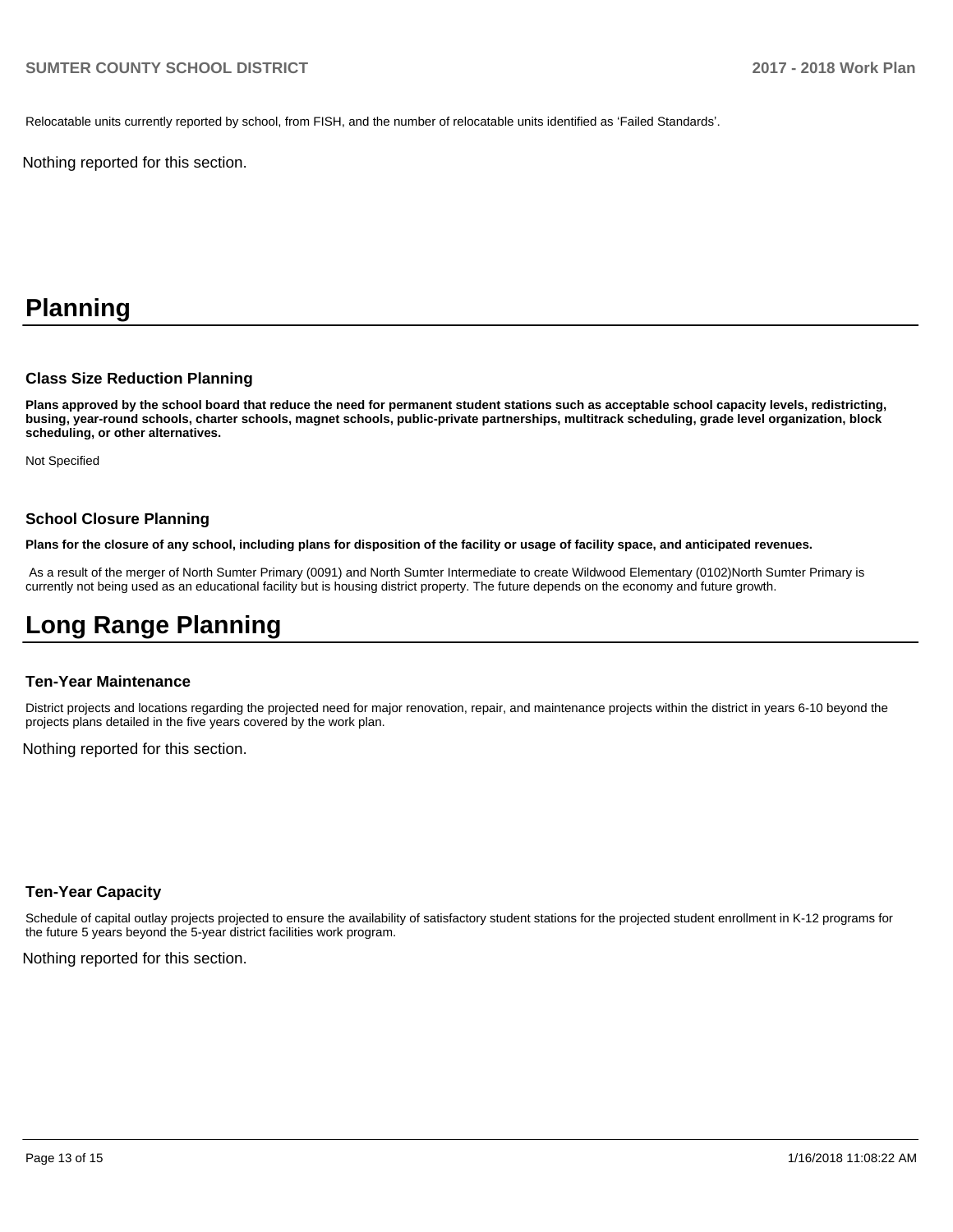## **Ten-Year Planned Utilization**

Schedule of planned capital outlay projects identifying the standard grade groupings, capacities, and planned utilization rates of future educational facilities of the district for both permanent and relocatable facilities.

| <b>Grade Level Projections</b>   | <b>FISH</b><br><b>Student</b><br><b>Stations</b> | <b>Actual 2016 -</b><br><b>2017 FISH</b><br>Capacity | Actual<br>$2016 -$<br>2017<br><b>COFTE</b> | Actual 2016 - 2017<br><b>Utilization</b> | Actual 2017 - 2018 / 2026 - 2027 new<br>Student Capacity to be added/removed | Projected 2026<br><b>2027 COFTE</b> | Projected 2026 -<br>2027 Utilization |
|----------------------------------|--------------------------------------------------|------------------------------------------------------|--------------------------------------------|------------------------------------------|------------------------------------------------------------------------------|-------------------------------------|--------------------------------------|
| Elementary - District<br>lTotals | 3.191                                            | 3.191                                                | 2,503.96                                   | 78.47 %                                  |                                                                              | 2,538                               | 79.54 %                              |
| Middle - District Totals         | 2.505                                            | 2.254                                                | ,492.85                                    | 66.24 %                                  |                                                                              | 1.260                               | 55.90 %                              |
| High - District Totals           | .428                                             | 1.285                                                | 971.33                                     | 75.56 %                                  |                                                                              | 1.344                               | 104.59 %                             |
| Other - ESE, etc                 | 779                                              | 142                                                  | 54.55                                      | 38.73 %                                  |                                                                              | 75                                  | 52.82 %                              |
|                                  | 7,903                                            | 6,872                                                | 5,022.69                                   | 73.09 %                                  |                                                                              | 5,217                               | 75.92 %                              |

**Combination schools are included with the middle schools for student stations, capacity, COFTE and utilization purposes because these facilities all have a 90% utilization factor. Use this space to explain or define the grade groupings for combination schools.** 

No comments to report.

#### **Ten-Year Infrastructure Planning**

**Proposed Location of Planned New, Remodeled, or New Additions to Facilities in 06 thru 10 out years (Section 28).**

Nothing reported for this section.

Plans for closure of any school, including plans for disposition of the facility or usage of facility space, and anticipated revenues in the 06 thru 10 out **years (Section 29).**

Nothing reported for this section.

## **Twenty-Year Maintenance**

District projects and locations regarding the projected need for major renovation, repair, and maintenance projects within the district in years 11-20 beyond the projects plans detailed in the five years covered by the work plan.

Nothing reported for this section.

## **Twenty-Year Capacity**

Schedule of capital outlay projects projected to ensure the availability of satisfactory student stations for the projected student enrollment in K-12 programs for the future 11-20 years beyond the 5-year district facilities work program.

Nothing reported for this section.